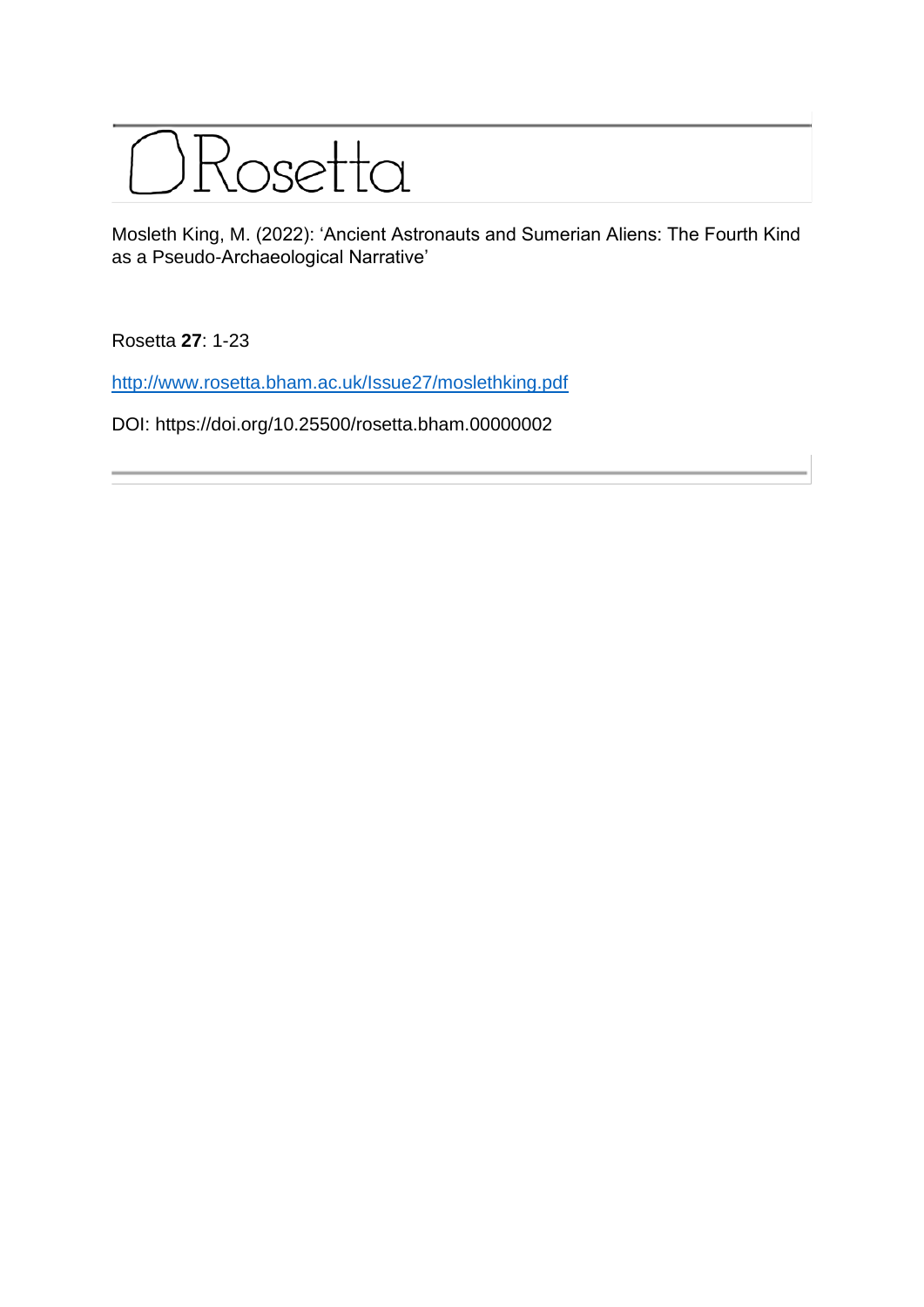# **Ancient Astronauts and Sumerian Aliens:** *The Fourth Kind* **as a Pseudo-Archaeological Narrative**

*Maiken Mosleth King* (University of Bristol)

## **Abstract**

This article analyses the narrative of the film *The Fourth Kind*, which revolves around the concept of 'ancient astronauts' and the direct involvement of extraterrestrials in the emergence of civilisation in the ancient Near East. The text demonstrates how the narrative perpetuates pseudo-scientific ideas formulated by Erich von Däniken, whilst drawing on the 'grey alien' lore of contemporary science fiction. The aliens in *The Fourth Kind* serve as antagonists, imbued with supernatural abilities that align them with the demons of Judeo-Christian traditions. The article also demonstrates how the film treats ancient Near Eastern cultures as monolithic, drawing on Orientalist traditions of 'the West' and 'the East' as dialectical opposites, and places the ancient Near East within a Biblical worldview centred on 'good' versus 'evil'.

#### **Introduction**

*The Fourth Kind* is an American science fiction film released in 2009, purportedly based on a true story of extraterrestrial activity in the town of Nome, Alaska.<sup>1</sup> The narrative is framed as a documentary telling the story through the format of a televised interview of the main character, Alaskan psychologist Abigail Tyler, by the director, Olatunde Osunsanmi. The interview segments are interspersed with found footage recordings and dramatised re-enactments. In the interview and found footage segments Dr Tyler is played by British actress Charlotte Milchard. She appears in the film's credits simply as 'Nome resident'. In the re-enactments, the character is played by American actress Milla Jovovich. The marketing ploy of presenting the film as a true story was criticised by film critics, psychologists and Alaskan residents.<sup>2</sup>

<sup>1</sup> I am grateful to Dr Shelley Hales at the University of Bristol for her proofreading and insightful comments.

<sup>2</sup> 'Boy, is the Nome, Alaska, Chamber of Commerce going to be pissed off when it sees *The Fourth Kind*'; Ebert 2009; 'The reason I found this film so "disturbing" was because experience shows that no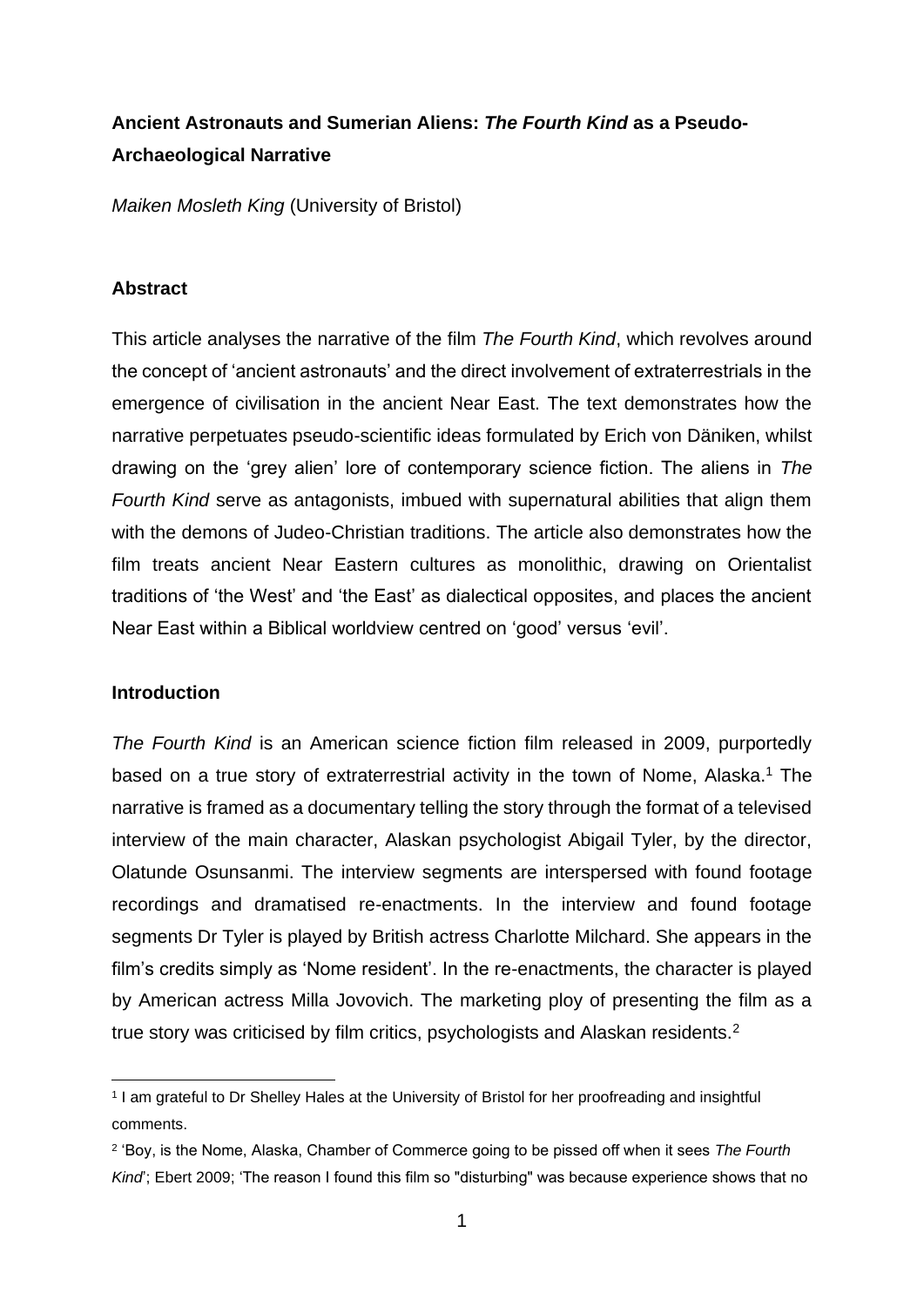The film's title is based on Josef Allen Hynek's system of classifying extraterrestrial encounters, which covered encounters of the first, second and third degree.<sup>3</sup> An encounter of the fourth degree, first hypothesised by Jacques Vallee, describes an alien abduction or another type of close contact which transforms the victim's sense of reality.<sup>4</sup> The narrative is told from Dr Tyler's perspective, telling the story of how she, her family and their hometown of Nome were terrorised by extraterrestrials nine years prior. These aliens are shown to be malevolent 'ancient astronauts', who have been visiting earth for millennia. They are implied to have influenced human evolution and engineered the emergence of civilisation in Mesopotamia. Their victims are abducted from their homes, brought onboard a spacecraft and subjected to invasive medical procedures. Afterwards, the victims are unable to remember these experiences, as their memories are altered by the aliens and replaced with the mental image of a white owl. Dr Tyler initially becomes involved in the situation as a therapist, counselling these victims through hypnotic regression. The hypnosis uncovers the suppressed memories, and the victims' testimonies spur Dr Tyler to investigate the nature of the alien visitors. We eventually learn that Dr Tyler herself, her husband Will and her daughter Ashley are all abductees.

The purpose of this article is to examine the film's narrative within the traditions of Orientalism, pseudo-archaeology and abduction lore in Western spirituality and popular culture. My research questions are: how does the narrative of *The Fourth Kind* draw on cinematic and Orientalist traditions of portraying ancient Near Eastern cultures and religions? How does the narrative, which purports to be based on scientific fact and academic scholarship, reproduce pseudo-scientific and spiritual

'felt' telepathically; Hynek 1972: 158.

matter how obvious a hoax may be to those capable of critical thinking, there will always be many who will accept at face value the film's claim to be based on true events'; French 2009; 'The horror movie tries to say that documented disappearances of Nome residents are the result of alien abductions and that's just Hollywood hooey, said Mayor Denise Michels'; Hare 2009; 'Nomeites didn't much like the film exploiting unexplained disappearances of Northwest Alaskans, most of whom likely perished due to exposure to the harsh climate, as science fiction nonsense'; Medred 2009. <sup>3</sup> A third-degree encounter is a situation in which an animated extraterrestrial being is observed or

<sup>4</sup> Vallee 1998: 360.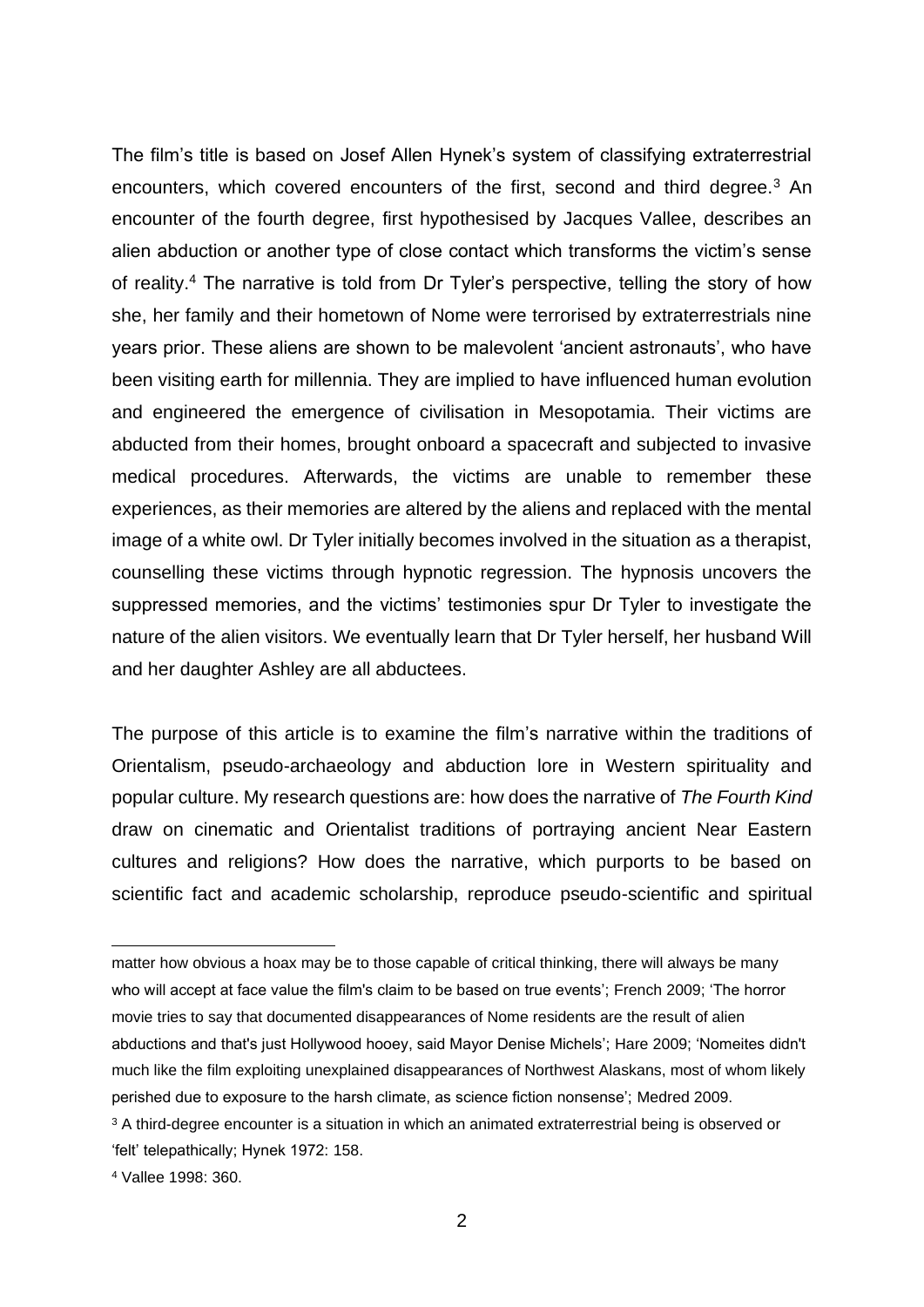ideas regarding extraterrestrial involvement in human evolution and history? The film is of interests to archaeologists and historians because a central premise is that extraterrestrials were instrumental in shaping early human civilisation and religious beliefs. Cinematic films dealing with the ancient past often draw on and replicate contemporary stereotypes and mythologies.<sup>5</sup> This can be achieved through intertextuality, which refers to the relationship between different texts, <sup>6</sup> and intermediately, which refers to the relationship between different media.<sup>7</sup> As such, film scripts can reference other films, books and computer games. Intertextual references can be implemented in various ways, for example quotation, parody and imitation. The visual media of cinema also allows intertextual references to be expressed through icons, i.e., recognisable objects, gestures and characters infused with symbolic meanings because of their use in existing films; icons are frequently genre-specific and have culturally determined meanings, and each new use of these icons reinforces their existing symbolic meaning.<sup>8</sup> As we will see, *The Fourth Kind* produces a meaningful narrative through intertextual and intermedial references in the form of dialogue and icons.

#### **'When our Space-ship landed on Earth': The legacy of Erich von Däniken**

In his book *Chariots of the Gods? Unsolved Mysteries of the Past*, Erich von Däniken makes a number of fantastical and racist claims about many ancient cultures, particularly non-European and non-Caucasian cultures. His proposed explanation for the emergence of state formation in Mesopotamia is of interest here: he claims that cuneiform texts from the Sumerian city of Ur record tales of 'gods' who came from the stars and travelled in spaceships; that the Sumerians were an invading group of mysterious origin who conquered the indigenous 'semi-Barbarian Semites'; and that the Sumerian civilisation was brought by non-human space travellers who were worshipped as gods by the Sumerians.<sup>9</sup> He attempts to make connections between

<sup>5</sup> Hiscock 2012: 157.

<sup>6</sup> The term 'intertextuality' was coined by Kristeva 1980: 69; Bloom 1973: 70 argues that all literature imitates previous texts.

<sup>7</sup> Rajewsky 2005: 43-64.

<sup>8</sup> Grant 2007: 12.

<sup>9</sup> von Däniken 1969: 24-6.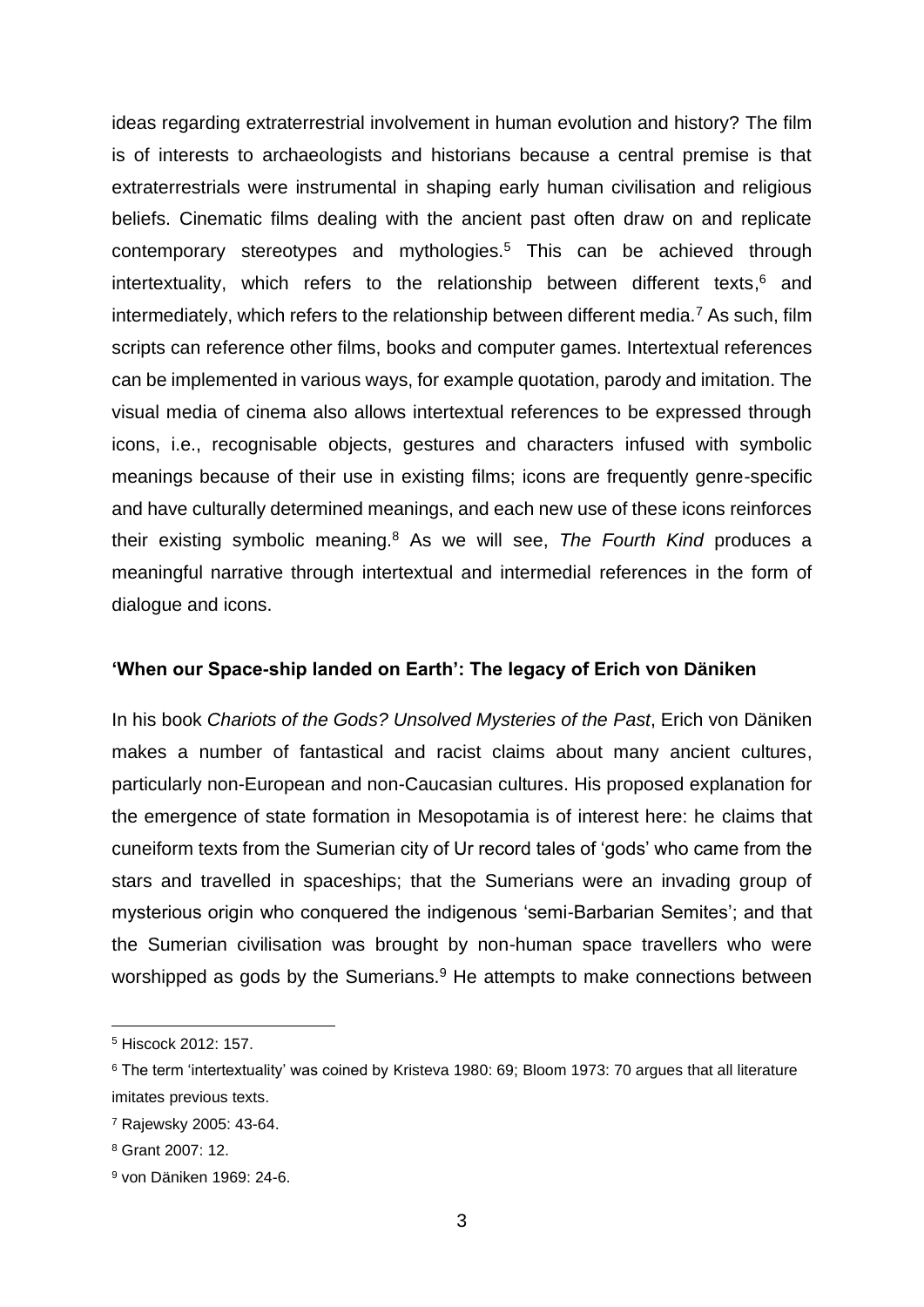geographically and temporally disparate cultures, and even proposes that the Sumerians arrived in Mesopotamia from South America, where they had previously created the Tiwanaku culture.<sup>10</sup>

Von Däniken's claims have been refuted elsewhere, and this does not need to be repeated here.<sup>11</sup> However, *The Fourth Kind* includes a number of intertextual references to his work and is a testimony of his lasting influence on science fiction and representations of archaeology in popular media. The character of Dr Awolowa Odusami, played by British-Nigerian actor Hakeem Kae-Kazim, is emblematic of von Däniken and perpetuates his ideas. Dr Odusami, presented as an expert in ancient languages, is asked by Dr Tyler to identify the mysterious language spoken by her patients during hypnosis. He recognises the language as Sumerian, which he erroneously refers to as 'the oldest language in human history'; whilst it is correct that the Sumerian language is the oldest known written language,<sup>12</sup> it does not logically follow that it is therefore also the oldest spoken language. During the same scene the camera cuts to footage of a museum display case, and a voice-over by Dr Odusami informs us that these objects, which depict celestial bodies and anthropoid beings, are Sumerian and date to ca. 4000 BC. As such, the viewer is encouraged to make a mental connection between these objects and extraterrestrials, and it is implied that the Sumerian language is extraterrestrial in origin.

However, upon closer investigation it is clear that these objects are not in fact Sumerian, nor is their given date of 4000 BC accurate. One particularly remarkable object on display is what Dr Odusami asserts is a sculpture of a man in a spacesuit and oxygen mask. In reality this is a modern replica of a sculpture of a woman with large eyes and clearly articulated breasts; the sculpture came from the temple of Ishtar

<sup>&</sup>lt;sup>10</sup> von Däniken 1969: 45. Contrary to von Däniken's claims, radiocarbon dating suggests that Tiwanaku was founded in the 1<sup>st</sup> or 2<sup>nd</sup> century AD; Marsh 2012: 203-18.

<sup>11</sup> Story 1976.

<sup>&</sup>lt;sup>12</sup> The oldest known Sumerian texts come from the city of Uruk, with the earliest examples consisting of numerical tablets dating to ca. 3400 BC; the earliest administrative and lexical texts date to ca. 3200 BC; Krispijn 2012: 181. The earliest known Egyptian writings, essentially proto-hieroglyphs related to the contemporary iconographic repertoire, come from tomb U-j at Abydos, dating to Early Naqada III (ca. 3300 BC); Wengrow 2006: 200-3.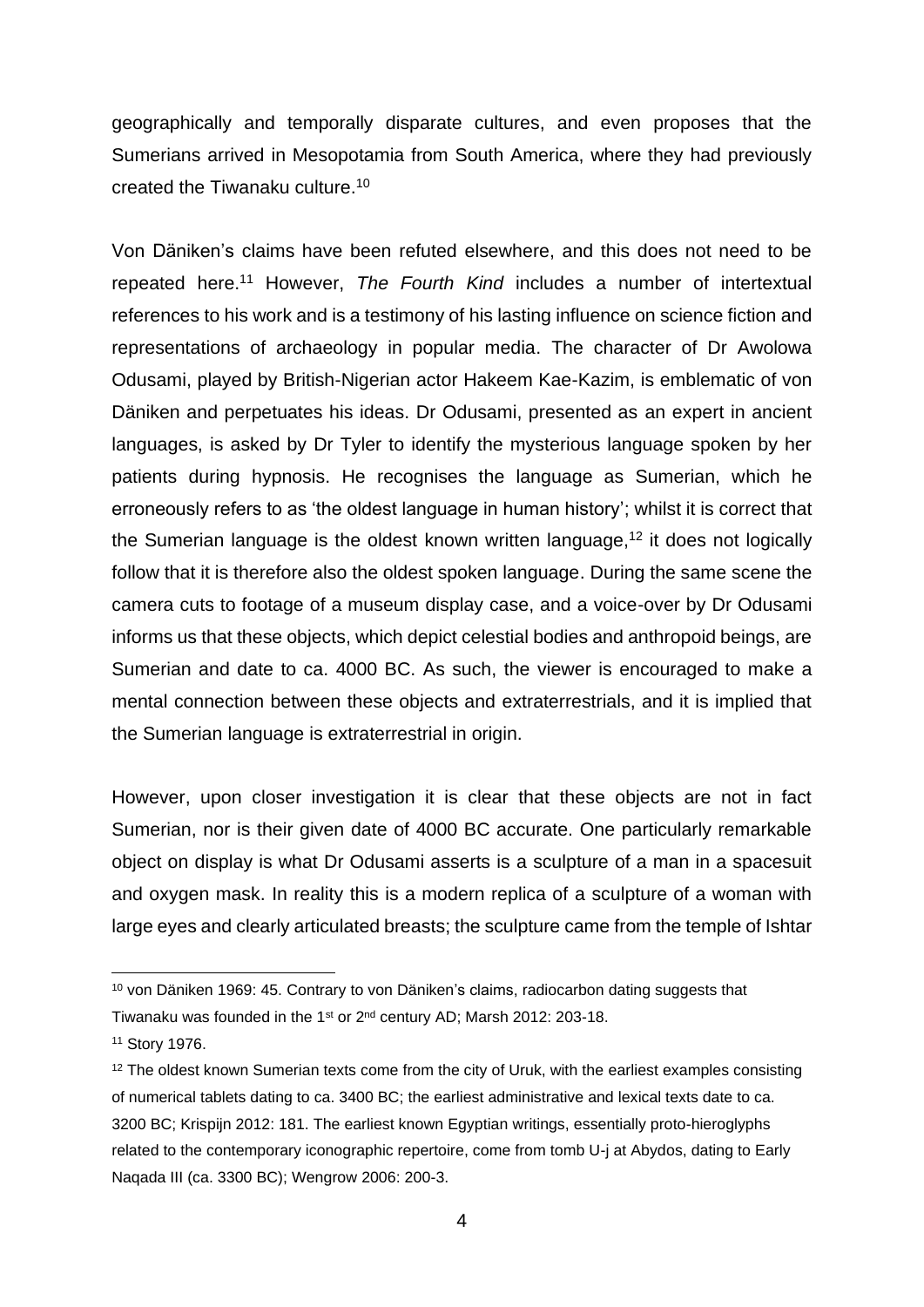at Assur in Iraq, dating to stratification layer H, and likely depicts the goddess herself.<sup>13</sup> This corresponds to Early Dynastic III (2600-2350 BC), and it is not clear whether the population of Assur during this period was Sumerian at all.<sup>14</sup>

Another object on display is an example of the numerous 'Eye Idols' from the Eye Temple at Tell Brak in Syria; the earliest stratum of the temple dates to ca. 4200-3900 BC, and the latest dates to ca. 3400 BC.<sup>15</sup> The emergence of the Eye Idols pre-dates the earliest known cultural contact between the Sumerians and the inhabitants of Tell Brak, which took place in the latest phase of the Middle Uruk period (ca. 3600 BC).<sup>16</sup> As such, the Eye Idols are not Sumerian in origin and belong to an entirely different Near Eastern culture.

We also see a close-up shot of a winged sun disc, a ubiquitous feature of ancient Near Eastern art;<sup>17</sup> however, the winged sun disc is unknown in Sumerian iconography. It originated in Egypt as a visual representation of the falcon god Horus, and the earliest attested example comes from the tomb of the Fourth Dynasty Queen Hetepheres I (ca. 2550 BC).<sup>18</sup> The motif was eventually transmitted to the eastern Mediterranean and Near East, and its earliest known usage outside Egypt is on Anatolian cylinder seals dating to the Middle Bronze Age (ca. 2000-1600 BC). It was adopted as a Hittite royal motif no later than the reign of Suppiluliuma I (ca. 1344-1322 BC), likely as a result of cross-cultural contact with Egypt.<sup>19</sup> The winged sun disc shown in *The Fourth Kind* is strikingly similar to a line drawing published by Zecharia Sitchin, which in turn is based on an unprovenanced cylinder seal; Sitchin, a prolific proponent of the ancient astronaut hypothesis, assigned the image a date of 2500 BC and labelled it 'Earth-

<sup>13</sup> Andrae 1922: 54, plates 27a & 28c.

<sup>14</sup> Bär 2003: 147.

<sup>15</sup> Oates 2005: 15; Karsgaard et al 2011: 7.

<sup>16</sup> Oates 2005: 25.

<sup>&</sup>lt;sup>17</sup> The erroneous usage of Egyptian iconographic elements as shorthand for 'Near East/Oriental' can also be seen in the comic *Sanctum: Discovery* (2015) by Christophe Bec and Xavier Dorison; the entrance to an underwater Ugaritic temple dedicated to the god Mot is decorated with an Egyptianstyle cornice doorway.

<sup>18</sup> Shonkwiler 2014: 64.

<sup>19</sup> Yalcin 2008: 521-38.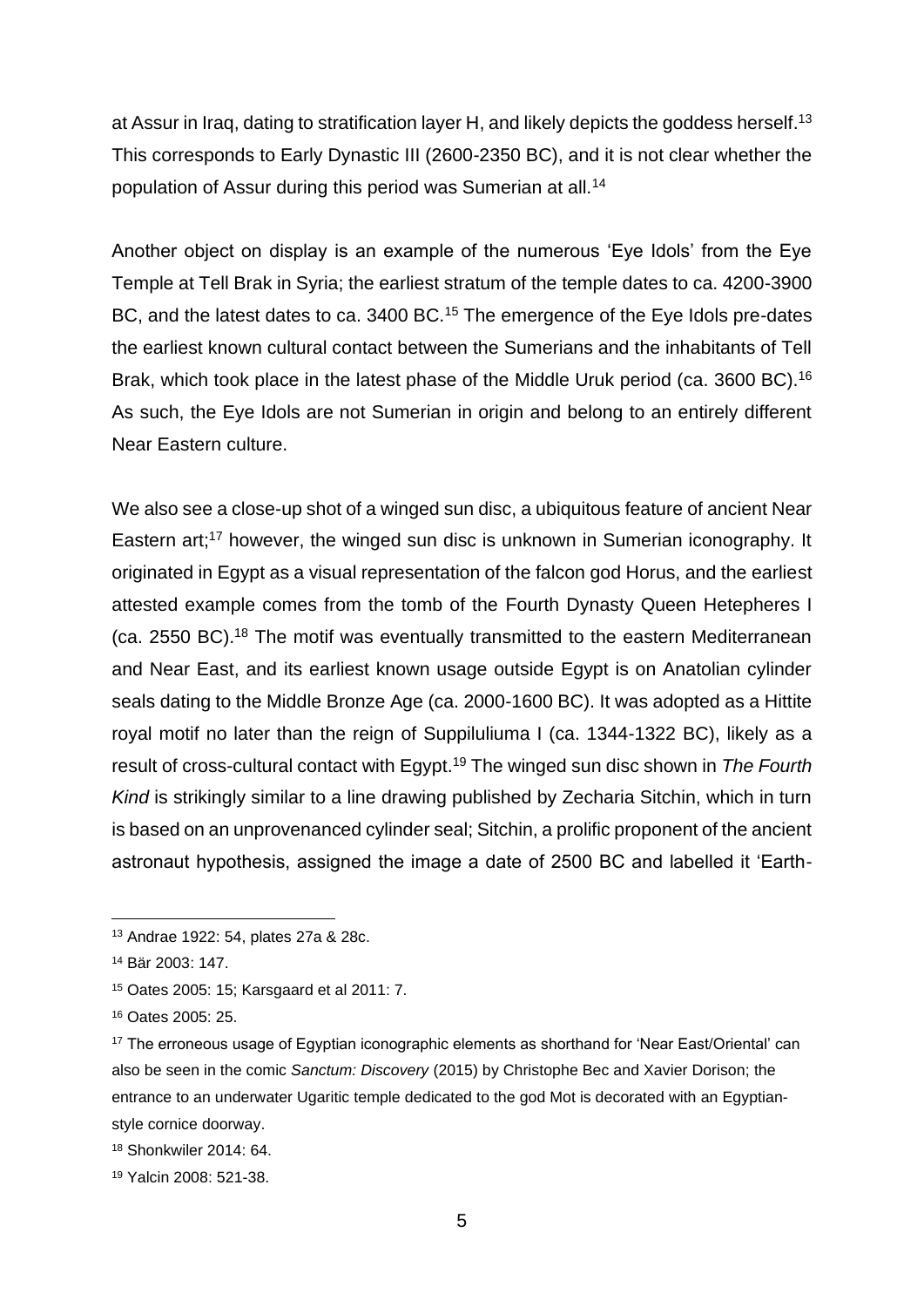Mars connection'; he claimed it proved that extraterrestrials used Mars as a 'way station' *en-route* to Earth.<sup>20</sup>

Dr Odusami replicates the modus operandi of both von Däniken and Sitchin by presenting ancient iconography as evidence for ancient astronauts and spaceships.<sup>21</sup> He also uses the Hebrew Book of Genesis as evidence for extraterrestrials, claiming that both the Judeo-Christian creation myth and the story of Noah's Ark are examples of the 'Alien-God legend' that originated in ancient Sumer. The 'Sumerian' objects shown on display are not presented as expressions of abstract and sophisticated religious beliefs or practices; they are instead interpreted in a literalist fashion based on the premise that the Sumerians did not employ symbolic or abstract iconography. Furthermore, rather than using academic chronology and dating conventions for the ancient Near East, Dr Odusami attempts to establish a temporal point of reference for the objects by stating that they 'pre-date Egyptian hieroglyphs' and that they were created 'four millennia before Christ walked the earth'. Like von Däniken before him, Dr Odusami disregards the fact that these objects and cultures are geographically and temporally disparate, and instead assumes that they form part of the same cultural continuum. The objects are chosen because, once assembled, they are perceived to form a unity saturated with meaning. The objects are de-contextualised and treated as significant in themselves, which is a staple and driving principle behind both Orientalist works and pseudo-archaeology.<sup>22</sup>

There is an implication that Dr Odusami has access to esoteric and mystical knowledge, which he uses to aid Dr Tyler in her quest for the truth. He is the only non-Caucasian character to appear in the re-enactments and is never shown in any of the found footage segments, ostensibly to protect his real identity. He is not portrayed as a heroic figure attempting to save the world, as is typically the case with archaeologists and other erudites in computer games and cinema.<sup>23</sup> Instead, his character follows the cinematic trope of the person of colour who possesses secret knowledge, whose sole

<sup>20</sup> Sitchin 2002: 1, 62.

<sup>21</sup> von Däniken 1969.

<sup>22</sup> Andersson 2012: 132-3; Moshenka 2017: 126; Mosleth King 2019: 143-64.

<sup>23</sup> Hiscock 2012: 158.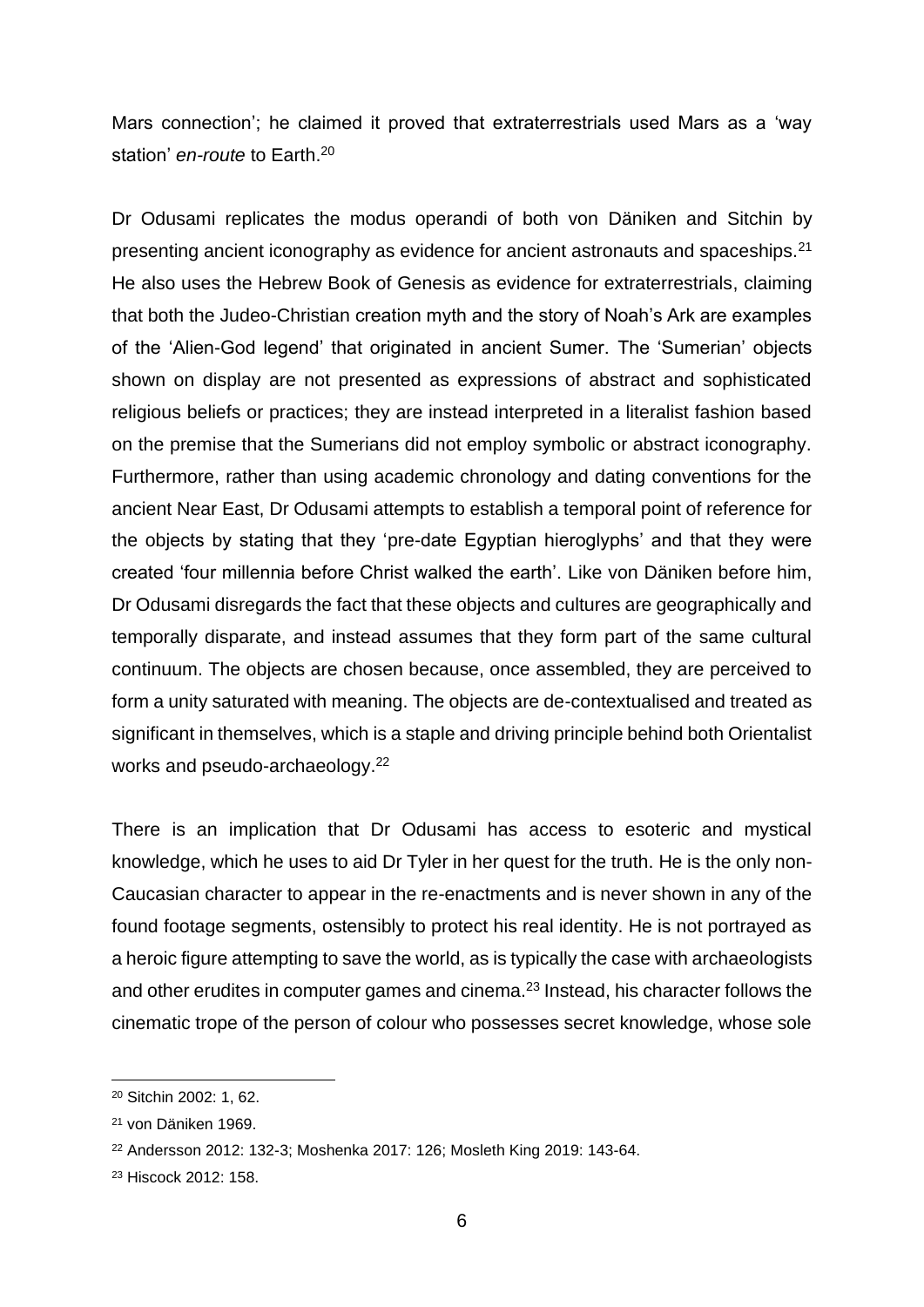purpose of existence is to aid the Caucasian protagonist.<sup>24</sup> As his ideas are derived from the writings of von Däniken and Sitchin, his appearance in the film serves as a plot device intended to validate and perpetuate the ideas put forward by these Caucasian authors. The viewer's response to Dr Odusami will ultimately depend on their familiarity with archaeology and ancient Near Eastern cultures. To an academic audience with in-depth knowledge of the subject matter, Dr Odusami is in effect a peddler of fringe theories and someone who exists outside 'mainstream' academia. The character is perhaps more likely to be better received by viewers already sympathetic to the ancient astronaut hypothesis.

When translating a recording of one of Dr Tyler's hypnotised patients speaking Sumerian, Dr Odusami notes that some of the words are unknown; however, he is able to pick out the words 'our creation', 'examine' and 'destroy'. Trained philologists in the audience will undoubtedly notice that his method of translation is rather curious and does not seem to involve the consultation of existing Sumerian texts, dictionaries or grammar books. Nonetheless, accepting the film's premise that his intuitive translation is correct, it is clear that the aliens take on the character of creators of humanity. The concept of extraterrestrials bringing evolutionary advancement to humankind is a central theme in *2001: A Space Odyssey*, a Stanley Kubrick film based on a novel by the same name.<sup>25</sup> The film was released a year before *Chariots of the Gods* and may have influenced some of von Däniken's ideas. The concept that humanity owes its existence and abilities to a higher power is essentially a religious one. By replacing deities with extraterrestrials, the narrative takes on a scientific façade, drawing on contemporary ideas and concerns regarding space exploration and space travel. However, the representation of humanity's ancient past is pseudoscientific in nature and draws on the tradition of Orientalism.

<sup>24</sup> Cunningham & Glenn 2009: 135-52.

<sup>25</sup> The concept was inspired by Arthur C. Clarke's short story *The Sentinel* (1951), in which humans discover a technologically advanced artefact left by ancient aliens on the Moon.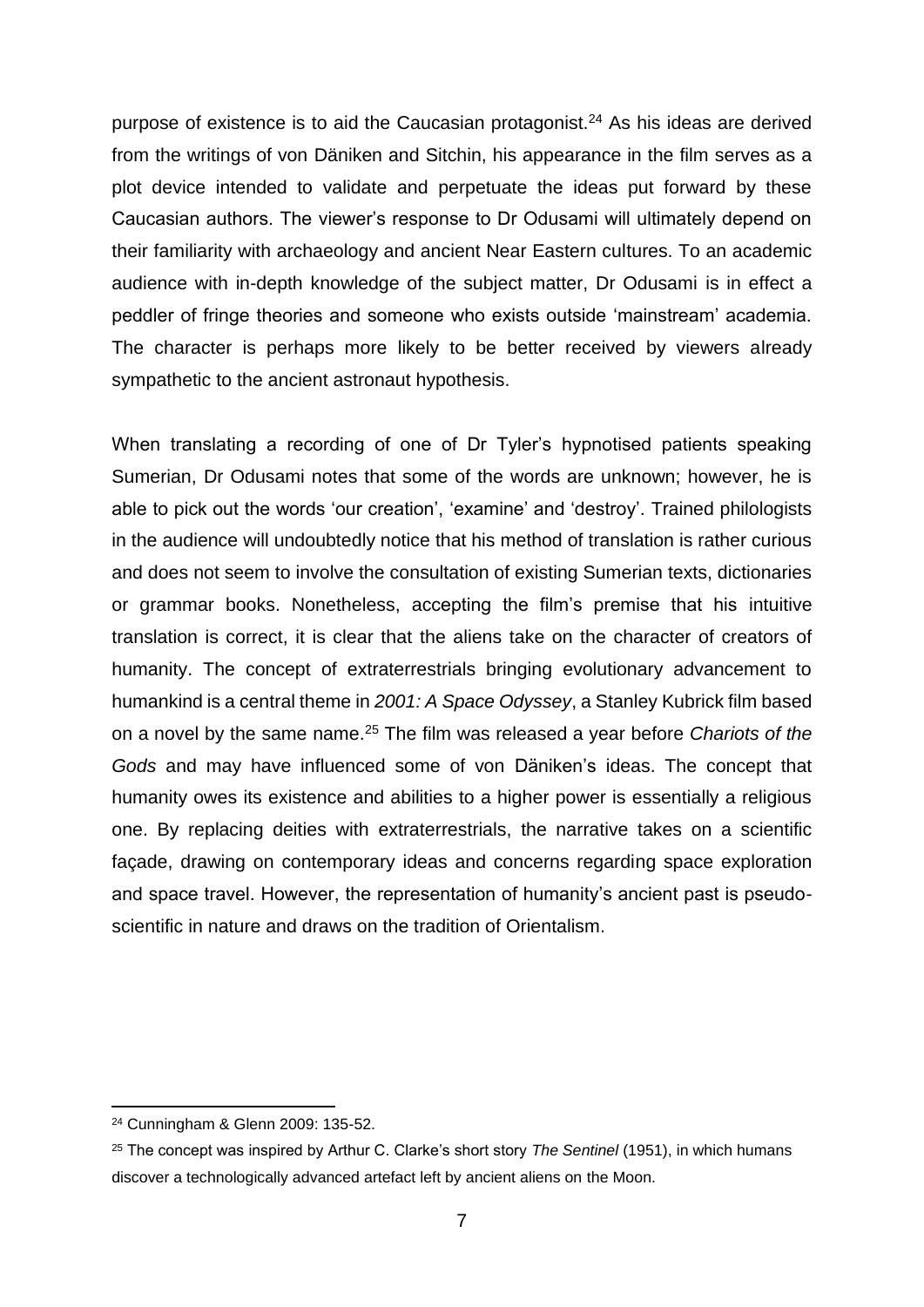#### **Orientalism and the ancient Near East**

In Western scholarship, the ancient Near East has often been studied under the umbrella of 'Oriental studies', distinguished from the study of 'Classics'. The latter subject centres on Greek and Latin, which are perceived to form an important part of Western cultural heritage; Greek and Roman myth and literature are familiar to Western audiences because these subjects often form part of the school curriculum, and they are also frequently referenced and explored in contemporary media.<sup>26</sup> By contrast, the ancient Near East is frequently perceived as a type of 'other' and treated as monolithic within an Orientalist framework.<sup>27</sup> *The Fourth Kind* perpetuates this 'othering' by conflating different Near Eastern cultures.

Dr Odusami asserts that the Biblical creation narrative 'came from the Sumerian Epic of Creation' and that Noah's Flood 'came from the Sumerian Deluge'. These ideas are not original to the film and have been explored by numerous scholars, although the existence of Sumerian prototypes for the Biblical stories is difficult to prove. Leonard Woolley assumed that the Sumerian flood story was older than Genesis, and argued that the Biblical flood was a localised event that affected 'the valley of the rivers Tigris and Euphrates' around 2800 BC.<sup>28</sup> However, the oldest known versions of the Mesopotamian flood stories are written in Akkadian rather than Sumerian. The Babylonian *Epic of Gilgamesh* contains a flood narrative in which the mortal Utnapishtim is instructed by the god Ea to build a large boat and fill it with 'the seed of all living things' in preparation for the coming flood.<sup>29</sup> The earliest known clay tablets recording the Gilgamesh epic date to approximately 1700 BC, however, the Flood narrative itself is recorded on a Neo-Assyrian tablet from Nineveh, dating to the seventh century BC.<sup>30</sup> Some scholars believe that this tablet is a copy of an older version dating to the twelfth century  $BC<sub>i</sub><sup>31</sup>$  others argue that the Nineveh tablet represents a neo-Assyrian addition to the Gilgamesh epic, inspired by the Babylonian

<sup>26</sup> Lowenthal 2015: 99, 499-502.

<sup>27</sup> Said 1978: 67.

<sup>28</sup> Woolley 1953: 52-4.

<sup>29</sup> Dalley 2000: 109-20.

<sup>30</sup> British Museum, accession number K3375; Budge & King 1922: 220-1, plate XLVI.

<sup>31</sup> Simoons-Vermeer 1974: 2.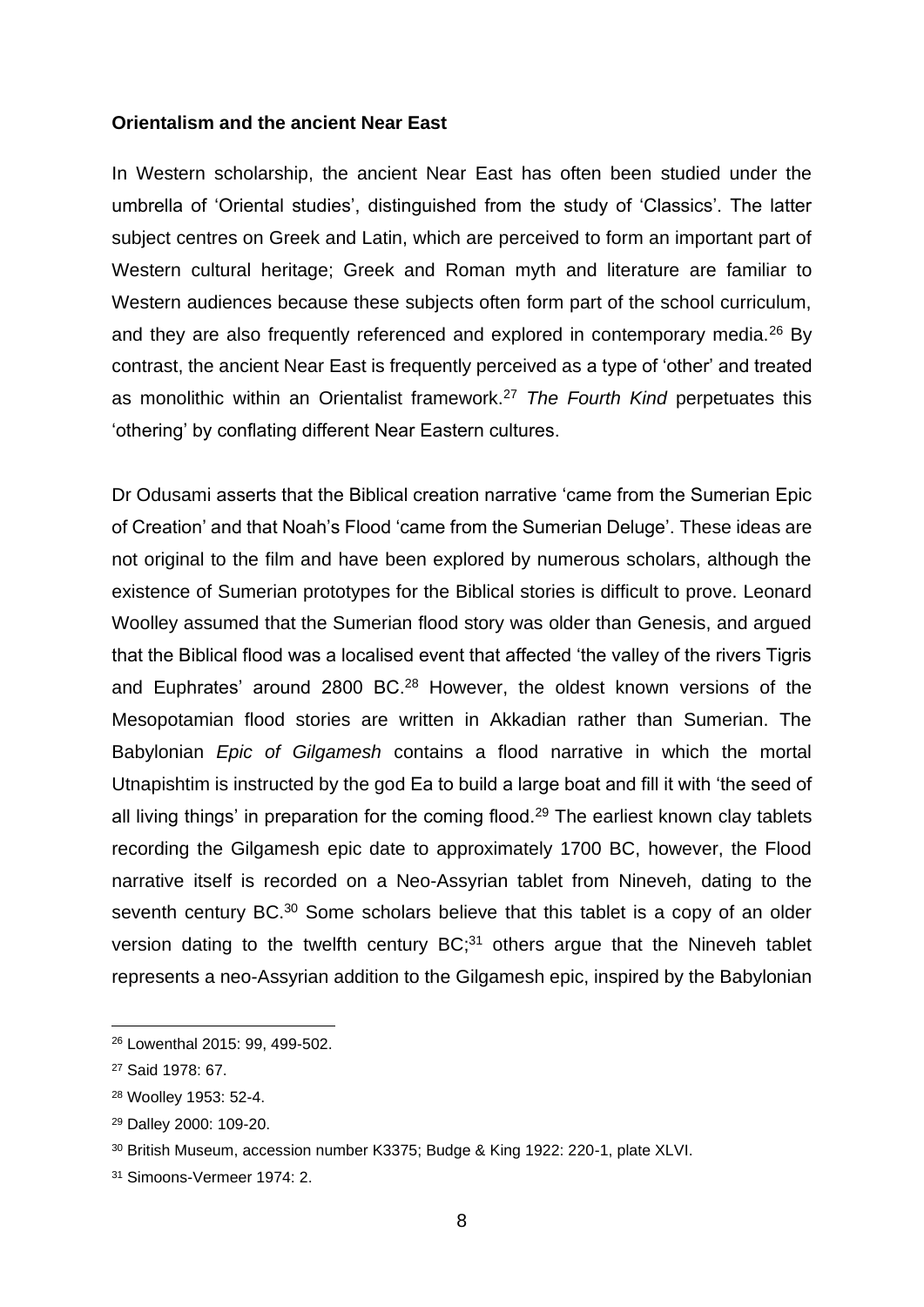epic *Atrahasis*, in which the eponymous hero builds a boat in preparation for the flood.<sup>32</sup> This epic is known from Akkadian clay tablets from Sippar, dating to the reign of Ammi-Saduqa (ca. 1646-1626 BC).<sup>33</sup> The Sumerian flood narrative, which features Ziusudra as a protagonist, is known from a tablet from Nippur, where it forms part of the Sumerian creation myth; this tablet dates to approximately 1600 BC and is thus later than the Atrahasis tablets. $34$  The Sumerian King List, known from fragments ranging in date from Ur III (2112-2004 BC) to the reign of Seleucus II (246-225 BC), lists a number of antediluvian kings and thus suggests the existence of a Sumerian flood narrative pre-dating both Atrahasis and Gilgamesh.<sup>35</sup> However, as the original form and content of this story is unknown, any resemblance to Noah's Flood is speculative.

The Sumerian creation myth is known from the Nippur tablet as well as three other fragments from Nippur.<sup>36</sup> Contrary to Dr Odusami's assertion, these texts are separate compositions and do not constitute an epic. The 'Sumerian Epic of Creation' to which he refers is in fact the Akkadian *Enûma Eliš*, an account of a cosmic battle between deities and the subsequent creation of the world.<sup>37</sup> The Neo-Assyrian version, starring Ashur as the protagonist, is known from tablets from Nineveh, dating to the seventh century BC.<sup>38</sup> The Neo-Babylonian fragments, which date to the first millennium BC and feature Marduk as the protagonist, may be copies of an older text composed during the early second millennium BC.<sup>39</sup>

<sup>32</sup> Abusch 2001: 618.

<sup>33</sup> Dalley 2000: 1-38.

<sup>&</sup>lt;sup>34</sup> Penn Museum, accession number B10673; Poebel 1913: 41-50 originally dated the tablet to the reign of Hammurabi (ca. 2117-2075 BC), but a later date of ca. 1600 BC is preferred by other scholars; Jacobsen 1981: 513; Simoons-Vermeer 1974: 2.

<sup>35</sup> Jacobsen 1939: 128-38; Rowton 1960: 156-62; Young 1991: 156-62. See Lenzi 2008: 137-69 on the Seleucid fragment.

<sup>36</sup> The fragments were first published by Barton 1918: 1-20, 49-56.

<sup>37</sup> Dalley 2000: 228-77.

<sup>&</sup>lt;sup>38</sup> First published by Smith 1876.

<sup>39</sup> Heidel 1942: 13-4.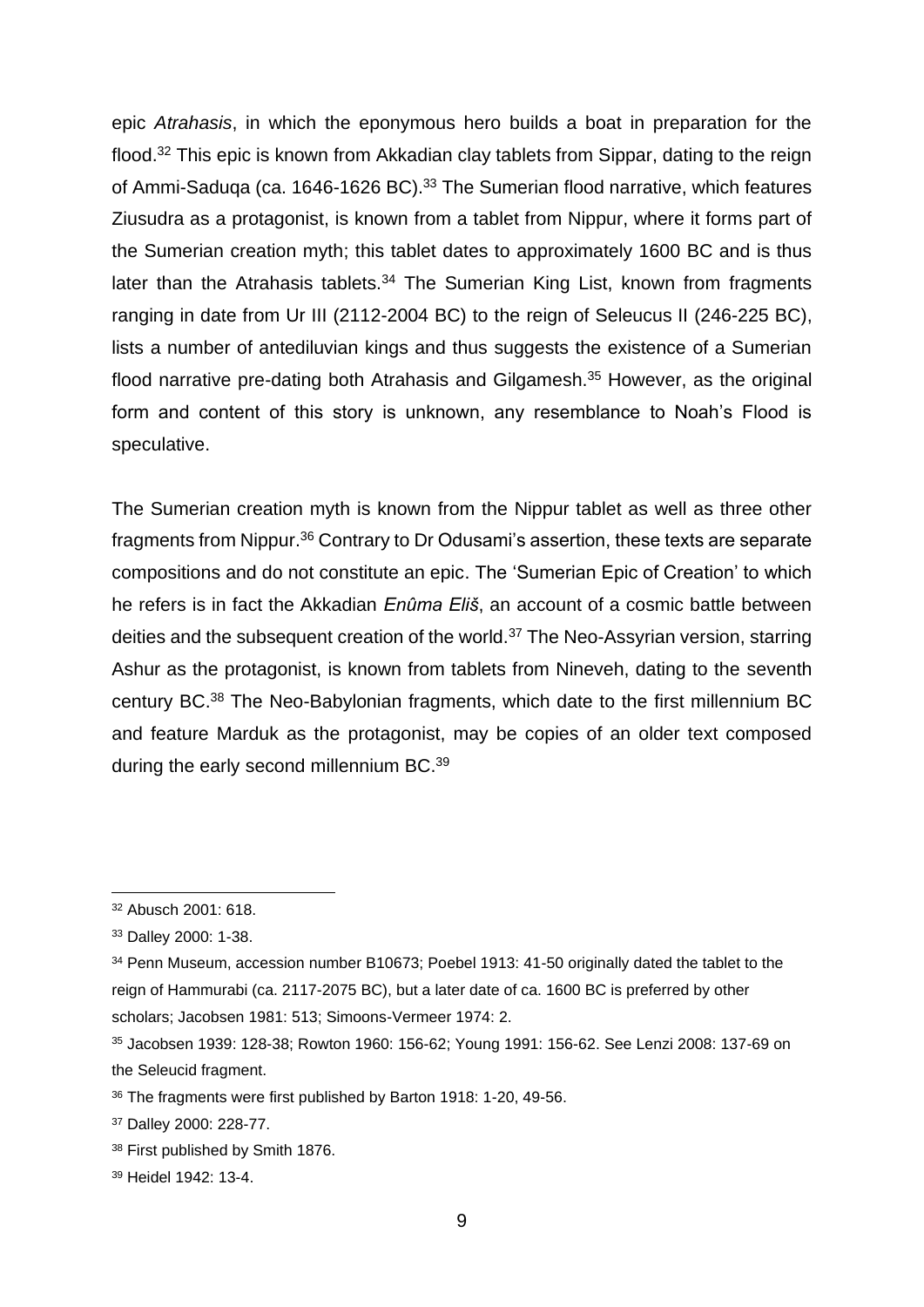The film treats Akkadian and Sumerian literature as interchangeable and presents them as a unity. This body of literature is furthermore implied to be meaningful only insofar as it validates the historicity of the Genesis and supports the ancient astronaut hypothesis. As such, the film reinforces the perception of a monolithic ancient Near East by presenting temporally and geographically diverse Near Eastern objects and texts as Sumerian. This 'Sumerian' monolith is then contrasted against the Greek and Roman cultures. Dr Tyler explicitly describes the alien voices as follows: 'It wasn't Latin, it wasn't Greek… It wasn't any language I'd heard before'. Greek and Latin are presented to the audience as a linguistic norm, and Sumerian becomes a type of mysterious 'other'. This is further emphasised by Dr Odusami's assertion that our knowledge of Sumerian vocabulary is incomplete, making it impossible to completely translate the words spoken by the aliens. The narrative thus both draws on and perpetuates the Orientalist notion that Near Eastern cultures and religions are so exotic and different that they can only be understood by placing them within the framework of the Judeo-Christian worldview, and by juxtaposing them with the ancient Greek and Roman cultures.

Dr Odusami refers to Sumerian as 'the Holy Grail of dead languages', which evokes both the Last Supper of the New Testament and the Arthurian lore of Western Europe.<sup>40</sup> The term 'Holy Grail' implies that deciphering the Sumerian language is a kind of heroic and spiritual quest, which will result in the discovery of truth and wisdom. The search for a 'higher truth' is a recurrent theme in cinema and literature dealing with extraterrestrials.<sup>41</sup> This demonstrates that such narratives are not merely concerned with science, but also explore philosophical and religious issues such as the meaning of life and the place of humans in the universe.

#### **The Judeo-Christian framework**

The smell and behaviour of the aliens in *The Fourth Kind* evoke the demons of Judeo-Christian tradition and Western popular culture. Dr Tyler's patients initially seek

<sup>40</sup> Matthew 26:17-30; Mark 14:12-26; Luke 22:7-38; John 13:1-17:26. The search for the Holy Grail is a major theme in the twelfth century *Perceval ou le Conte du Graal* and the thirteenth century Vulgate Cycle.

<sup>41</sup> Dick 1996: 135.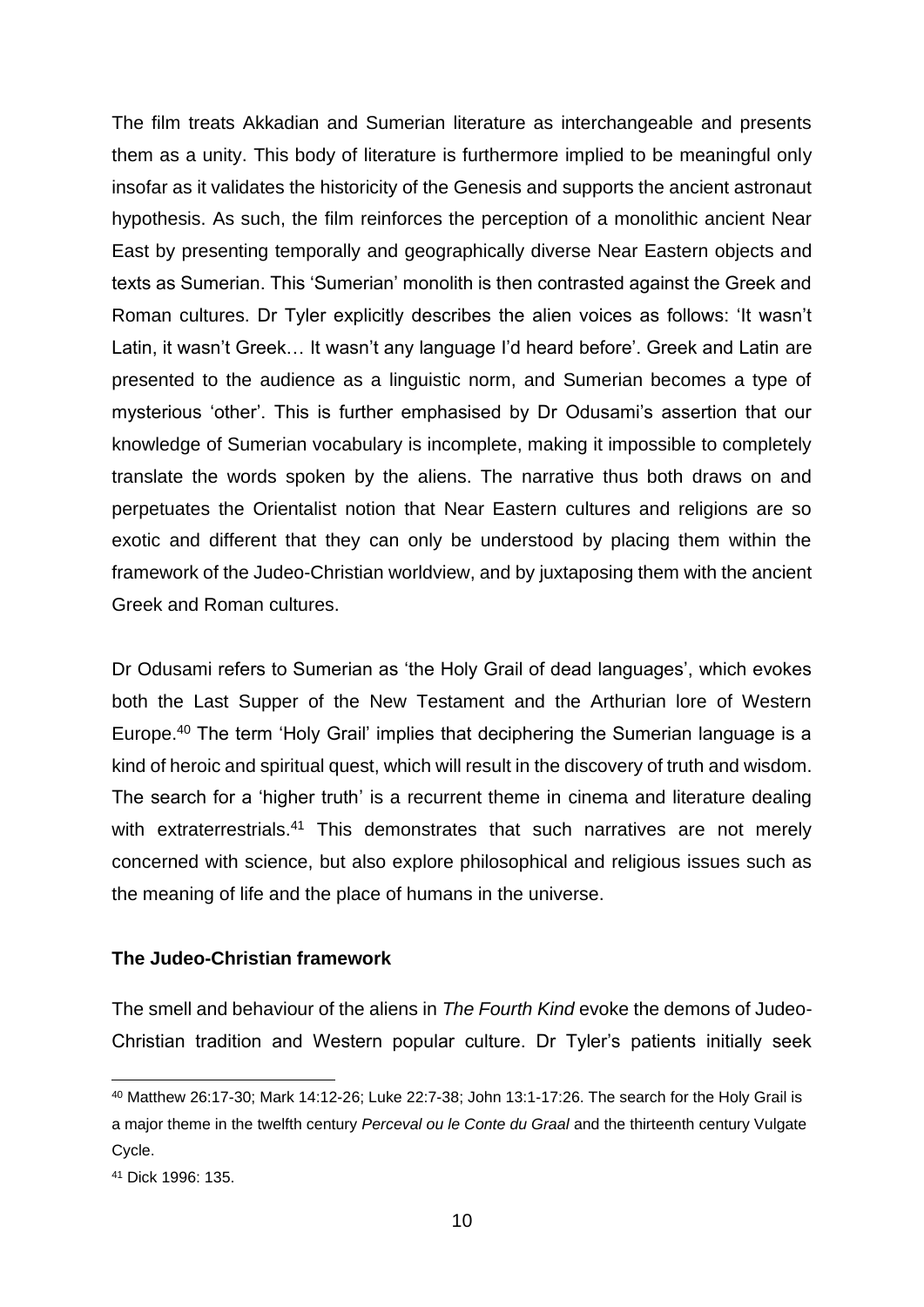counselling due to sleep disturbances and insomnia, and they all report waking up in the middle of the night to find a white owl with large black eyes peeking in through their bedroom window; this owl is also shown visually in the film. It is implied that the owl is in reality an extraterrestrial of the grey type, which has featured in science fiction since the publication of H. G. Wells' novel *The First Men in the Moon*. The grey alien became an icon in popular culture and cinema following the widely publicised abduction story of Barney and Betty Hill, which allegedly took place in 1961.<sup>42</sup>

In the film, 3.33AM is presented as significant: Dr Tyler's patients report waking up around this time; this is the moment when Dr Tyler's patient Tommy Fisher kills his family and himself in a murder-suicide after repeated visits from the aliens; and Dr Tyler's daughter Ashley is taken by the aliens at 3.33AM. This time carries Biblical connotations, as the New Testament holds that Jesus was crucified during 'the third hour'.<sup>43</sup> In Western popular culture, 3AM is associated with malevolent entities due to its inverse relationship with the time of the crucifixion: the horror films *The Amityville Horror*, *The Exorcism of Emily Rose* and *The Conjuring* portray this hour as a time of demonic activity. The association of the number 333 with demons also occurs in Western occult movements such as Enochian Magic and Thelema, in which 333 is sacred to the demon Choronzon.<sup>44</sup> The number 3 is associated with the Christian Trinity, and the number 333 is supposedly favoured by demons as a way of parodying and mocking God. This numerological conceptualisation of evil is also evident in the New Testament, which associates the number 666 with the Antichrist: 'This calls for wisdom. Let the person who has insight calculate the number of the beast, for it is the number of a man. That number is 666'.<sup>45</sup> In the 1976 horror film *The Omen*, the antagonist Damien's true identity as the Antichrist is apparent from his birthmark shaped like the number 666; he was also born on 6 June at 6AM.

The film displays clear influences from the novel *The Exorcist* and its cinematic adaption, in which the Assyrian deity Pazuzu is given the Orientalist treatment and re-

<sup>42</sup> Published by J. G. Fuller (1966).

<sup>43</sup> Mark 15:25.

<sup>44</sup> Crowley 1911: 86.

<sup>45</sup> Revelation 13.18; NIV.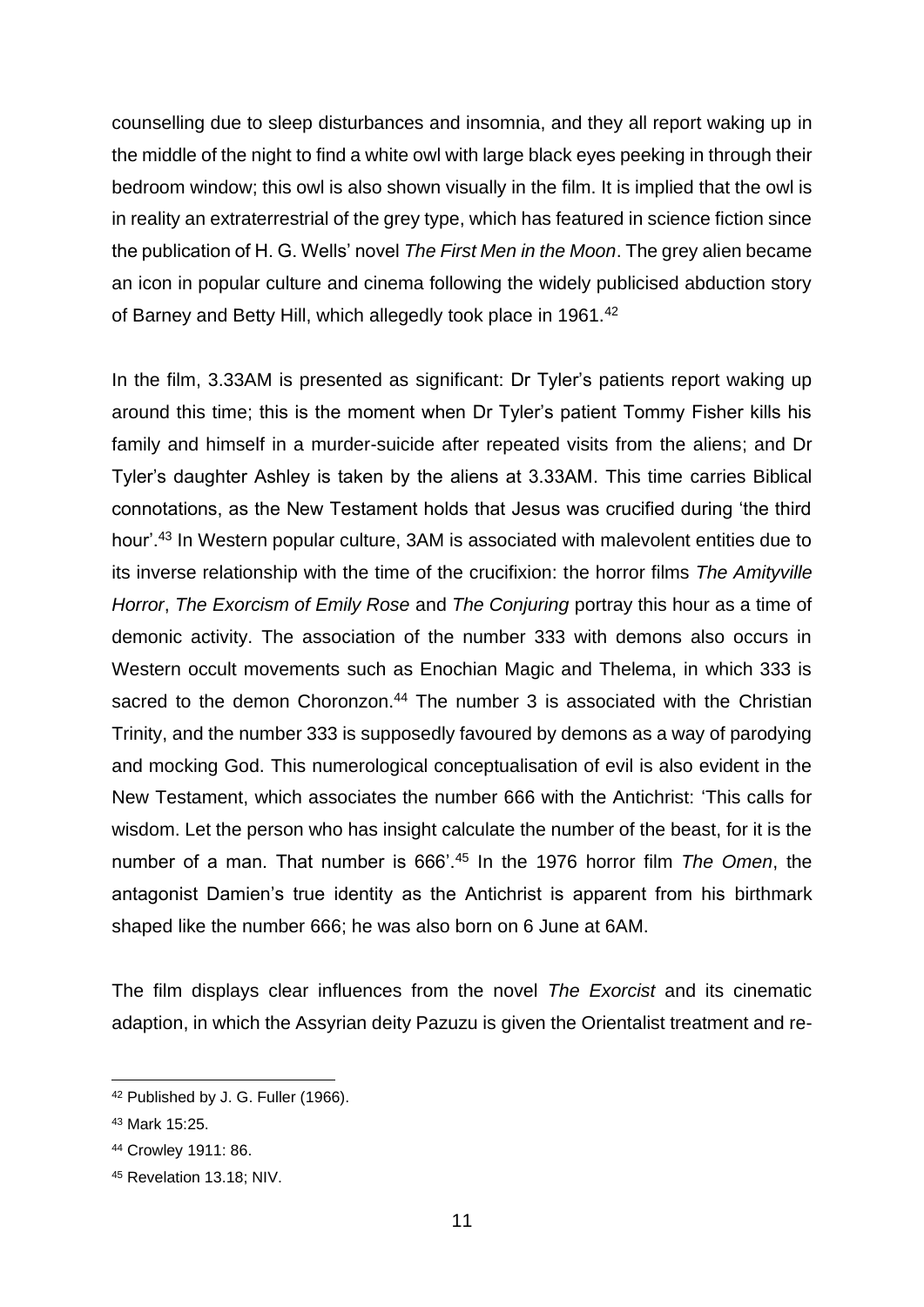conceptualised as an evil demon within a Judeo-Christian framework.<sup>46</sup> He is portrayed as having the ability to possess people, and his possessed victims emit a terrible smell. The promotional poster for *The Fourth Kind* shows an outstretched human body levitating horizontally above a bed, which directly mirrors an iconic scene from the film adaptation of *The Exorcist*, during which the possessed Regan MacNeil levitates above her bed.

Like the Assyrian Pazuzu, the Sumerian-speaking aliens in *The Fourth Kind* have the ability to possess people, manipulate bodies and practice mind control; they have a telepathic connection to their victims and can track their whereabouts; the victims become involuntary contactees who function as channels and mouthpieces for the aliens; and the victims experience multiple abductions over time. Channelling, tracking and multiple abductions are all staples in modern abduction lore.<sup>47</sup> One scene shows Dr Tyler undergoing hypnotic regression guided by her colleague, Dr Abel Campos, accompanied by Dr Odusami. She begins to speak Sumerian, channelling the aliens, and the transcription and translation of the words are shown on screen; the phrases 'Saviour', 'Father' and 'I am God' are identified. The footage ends with Dr Tyler, Dr Campos and Dr Odusami being abducted off-screen by the aliens.

During an interview segment, Dr Tyler states that the aliens merely 'pretend to be God'; their deceitful nature implicitly aligns them with the Devil of Christian tradition, who is referred to in the New Testament by epithets such as 'father of lies'.<sup>48</sup> *The Fourth Kind* treats the Bible as an authoritative text and validates the Christian worldview of good-versus-evil. Both Dr Tyler and Dr Odusami are shown to be believers; Dr Odusami appears to entirely reject the notion that Genesis consists of mythical or allegorical stories; and the truthfulness and historicity of the Biblical stories are taken as a given fact.<sup>49</sup>

<sup>46</sup> Mosleth King 2019: 157-8.

<sup>47</sup> David 1967: 74-5; Bader 2003: 676.

<sup>48</sup> John 8:44. Revelation 19:20 details how the Antichrist operates through a human agent, a false prophet, who deceives people into receiving the mark of the Beast and worshipping the Beast's image.

<sup>49</sup> Wiggins 2018: 167.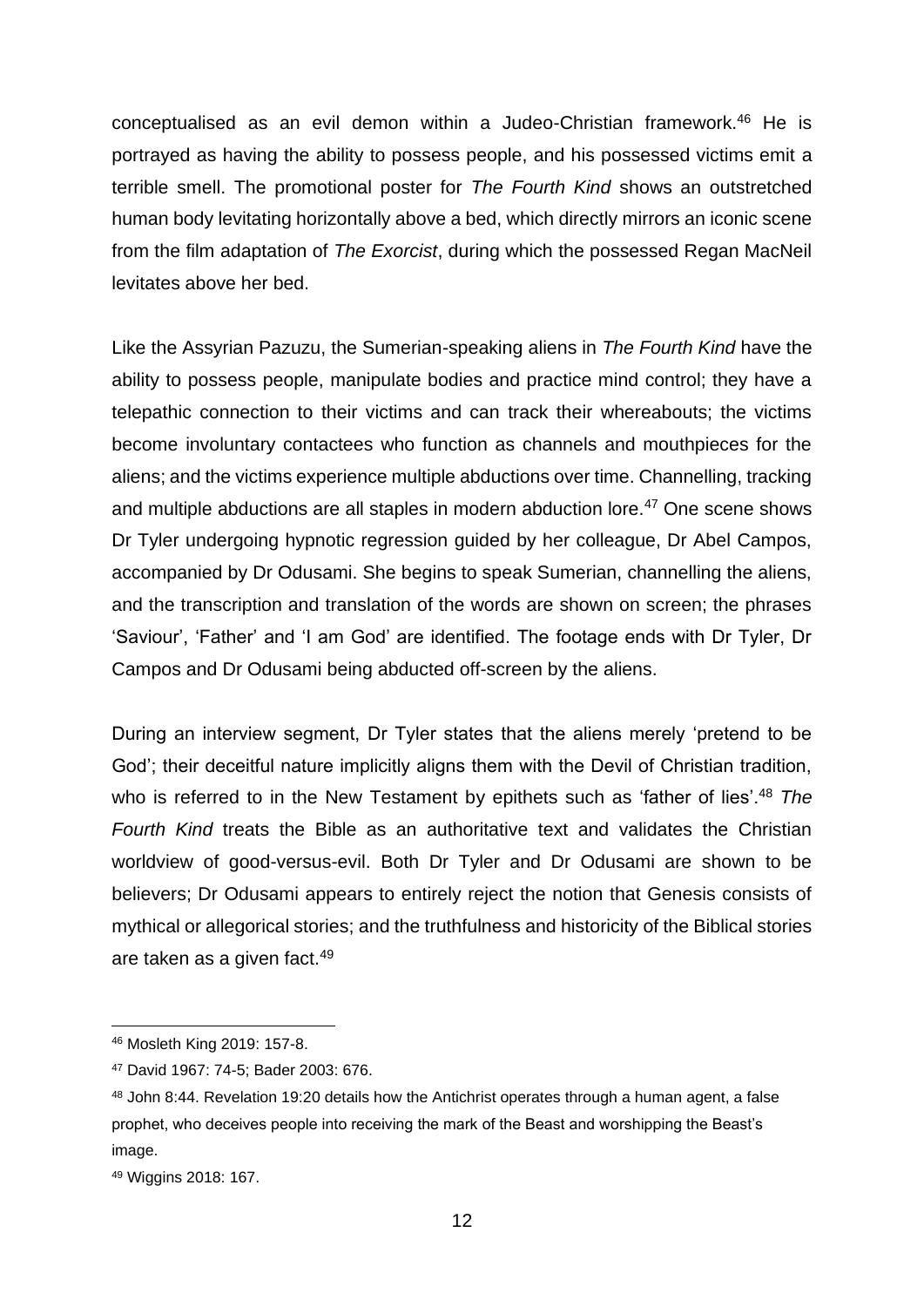The manner of abduction defies the laws of physics and takes on a quasi-religious character: a bright light emitted from the hovering spacecraft engulfs the victims and allows them to pass unharmed through physical barriers such as walls. This kind of abduction gained prominence in popular culture through the story of prolific abductee Travis Walton, who claims to have been transported into a hovering spacecraft by a beam of light in 1975. His account,<sup>50</sup> which also features grey aliens, was dramatised in the 1993 film *Fire in the Sky*, whose promotional poster depicts a man hovering above ground engulfed by a beam of light. This kind of abduction evokes a religious ascension: Christian tradition holds that Jesus and Virgin Mary physically ascended to Heaven,<sup>51</sup> and the prophet Ezekiel describes being carried towards the sky by a 'chariot' consisting of winged cherubim with wheels.<sup>52</sup> The alien abductions parody Ezekiel's ascension: Ezekiel's chariot is angelic in nature, whereas the alien spacecraft is demonic. Whilst the ascension of Ezekiel results in spiritual wisdom, the abduction victims undergo a profoundly negative transformation: victims Tommy Fisher and Will Tyler are left so traumatised by their experiences that they commit suicide; the possessions of Dr Tyler and her patient Scott leave them paralysed by spinal cord injury; and Dr Tyler's daughter, Ashley, never returns from her abduction. Ashley's disappearance causes permanent damage to the relationship between Dr Tyler and her son Ronnie, who believes that his mother has fabricated the alien abduction stories.

The negative consequences of the abductions increase in severity when the victims seek to uncover the repressed memories through hypnotic regression. The hypnosis allows the victims to acquire esoteric and suppressed knowledge; however, the price for this knowledge is the deterioration of mental and physical wellbeing, and the destruction of interpersonal relationships and the social fabric. This finds a parallel in Genesis, in which the Fall of Man occurs as a result of Adam and Eve obtaining secret

<sup>50</sup> Walton 1978.

<sup>51</sup> Acts 1:1-10. The Assumption of Mary is not mentioned in the Bible; however, it was declared a Catholic dogma by Pope Pius XII in 1950. *Munificentissimus Deus*, [http://w2.vatican.va/content/pius](about:blank)[xii/en/apost\\_constitutions/documents/hf\\_p-xii\\_apc\\_19501101\\_munificentissimus-deus.html,](about:blank) (Accessed: 7/01/2022).

<sup>52</sup> Ezekiel 1:4-24 & 3:12-15. Von Däniken 1969: 35-7 and Blumrich 1974 interpreted this chariot as a spacecraft and took the story as evidence for extraterrestrial visits.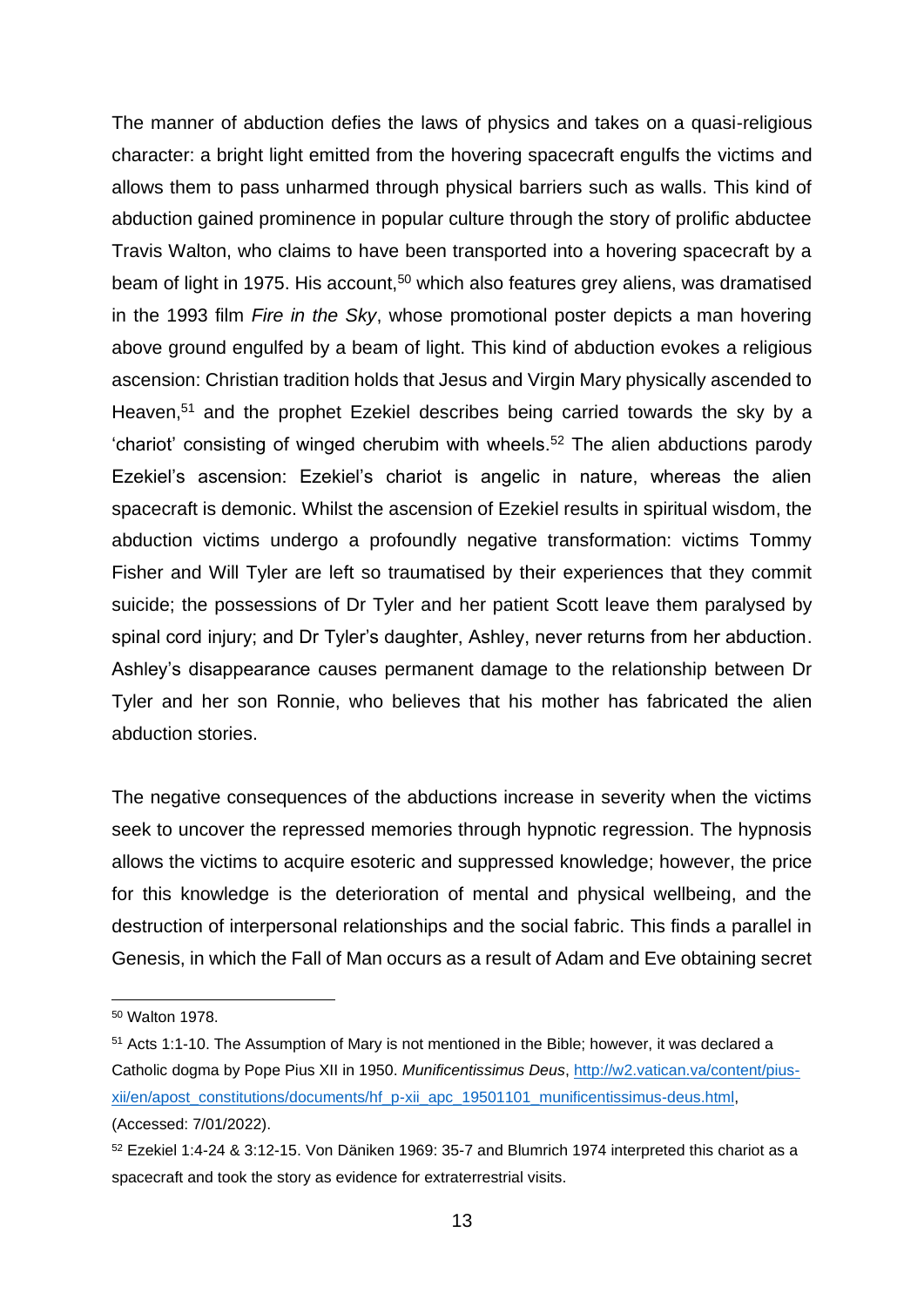knowledge by eating fruit from the Forbidden Tree.<sup>53</sup> The implication of this is that the aliens have established parameters for human knowledge, and any transgression of these limits will be punished. As such, the line between 'divine' and 'demonic' is blurred, and the true nature of the aliens is left ambiguous.

### **Science or religion? Extraterrestrials and Intelligent Design**

The Biblical framework is a tool of reception intended to reduce or neutralise the otherness of the ancient Sumerians. The film's narrative does not display or encourage academic interest in ancient Sumerian culture, and the Sumerians instead merely provide a convenient pretext for discussing extraterrestrials and contemporary religious themes. Dr Odusami asserts that 'the legend of the Alien God has its basis [...] in Sumerian history'. The audience is thus meant to understand that the Sumerian religion centred on worshipping extraterrestrials who presented themselves as divine. By contrast, Dr Tyler explicitly rejects the divinity of the extraterrestrials, which creates an implication that the ancient Sumerians were ignorant and primitive due to their mistaking the aliens for gods. It seems likely that the Sumerian culture is chosen as the object of focus in the narrative for two reasons: ancient Sumer is widely conceptualised as the 'cradle of civilisation', and the Sumerian language is a linguistic isolate with no known relatives.<sup>54</sup> From the perspective of a lay audience unfamiliar with Near Eastern archaeology, these factors imbue the culture with mystique and otherness, which lends itself well to a supernatural narrative.

Like most alien abduction narratives, the film displays clear parallels with religious narratives and folkloric tales, in which the abductees are helpless victims; a central theme is human vulnerability to external powers.<sup>55</sup> The existence of extraterrestrial life has not been proven scientifically, and interstellar travel is currently only a theoretical concept. As such, the idea of alien visitation is in practice a matter of faith, and abduction lore can thus be categorised as a form of contemporary religion and

<sup>53</sup> Genesis 3:1-24.

<sup>54</sup> Sumerian is classified as an agglutinative language, and already in 1869 did Assyriologist Jules Oppert recognise that Sumerian belonged in the same category as modern languages such as Finnish, Hungarian and Turkish; Kramer 1963: 21.

<sup>55</sup> Bullard 1989.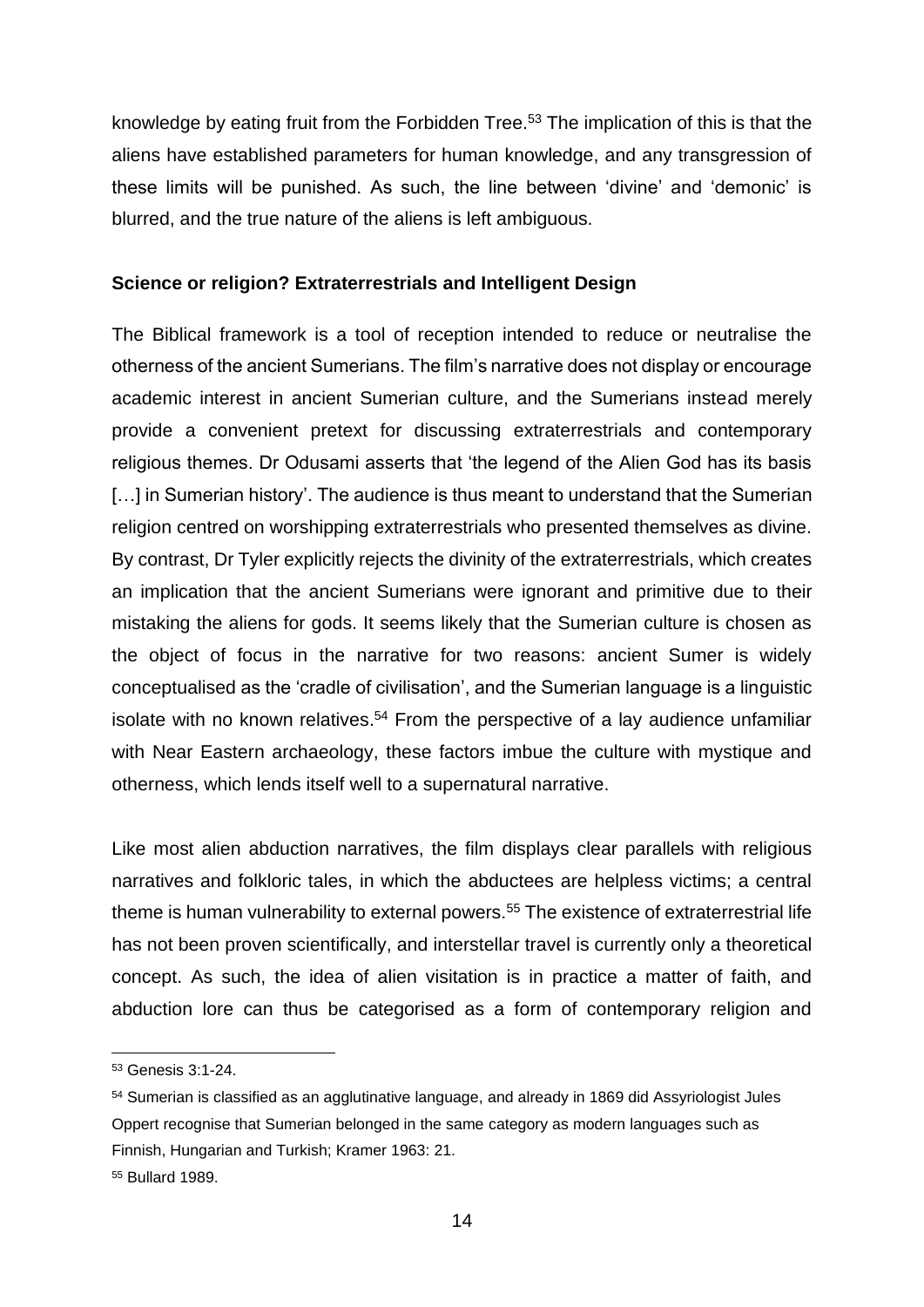spirituality. Some contemporary religious movements, such as the Raëlian movement, centre on the concept of extraterrestrial involvement in human history and destiny.<sup>56</sup> By contrast, in the Abrahamic traditions the belief in extraterrestrial life constitutes a type of religious taboo: Genesis emphasises that humanity is God's special creation and rules over all other creatures.<sup>57</sup> In the Quranic creation narrative most living creatures are created out of water, except for humans who are created out of clay.<sup>58</sup> These narratives are geocentric in nature, and there is no mention of life on other planets. For religious individuals it may therefore be difficult to reconcile their beliefs with the scientific theory of evolution and the concept of extraterrestrial life.<sup>59</sup> However, the advancement of space exploration in the twentieth century resulted in an increased interest and belief in UFOs and extraterrestrial life, particularly in the Cold War era following World War II.<sup>60</sup>

The narrative of *The Fourth Kind* attempts to reconcile the scientific interest in extraterrestrial life with the worldview of the Abrahamic religions. The behaviour and abilities of the aliens imbue them with supernatural qualities, and they are presented as responsible for human existence. The narrative thus rejects natural evolution and portrays intelligent design as behind significant events in natural and human history. The humanoid appearance of the aliens imply that humans were created to resemble them; this mirrors the Judeo-Christian belief that God created humans in his image.<sup>61</sup> As such, *The Fourth Kind* presents to the audience a Judeo-Christian worldview legitimised by two strands of science: archaeology and astrobiology. However, the narrative rejects academic archaeology, and the ancient past is re-interpreted within an Orientalist and pseudo-scientific framework. Likewise, the film presents fantastical elements of astrobiology and relies on science fiction tropes such as grey aliens and faster-than-light travel. Science is accepted insofar as it validates, rather than contradicts, the Biblical worldview.

<sup>56</sup> Lewis 2012: 215-6.

<sup>57</sup> Genesis 1:26.

<sup>58</sup> Quran 15:26 & 21:30.

<sup>59</sup> The question of whether to teach evolution or intelligent design in schools remains a controversial debate in the United States; Berkman & Plutzer 2015: 253-70; Branch, Plutzer & Reid 2020: 14. <sup>60</sup> Rojcewicz 1987: 149-50.

<sup>61</sup> Genesis 1:27.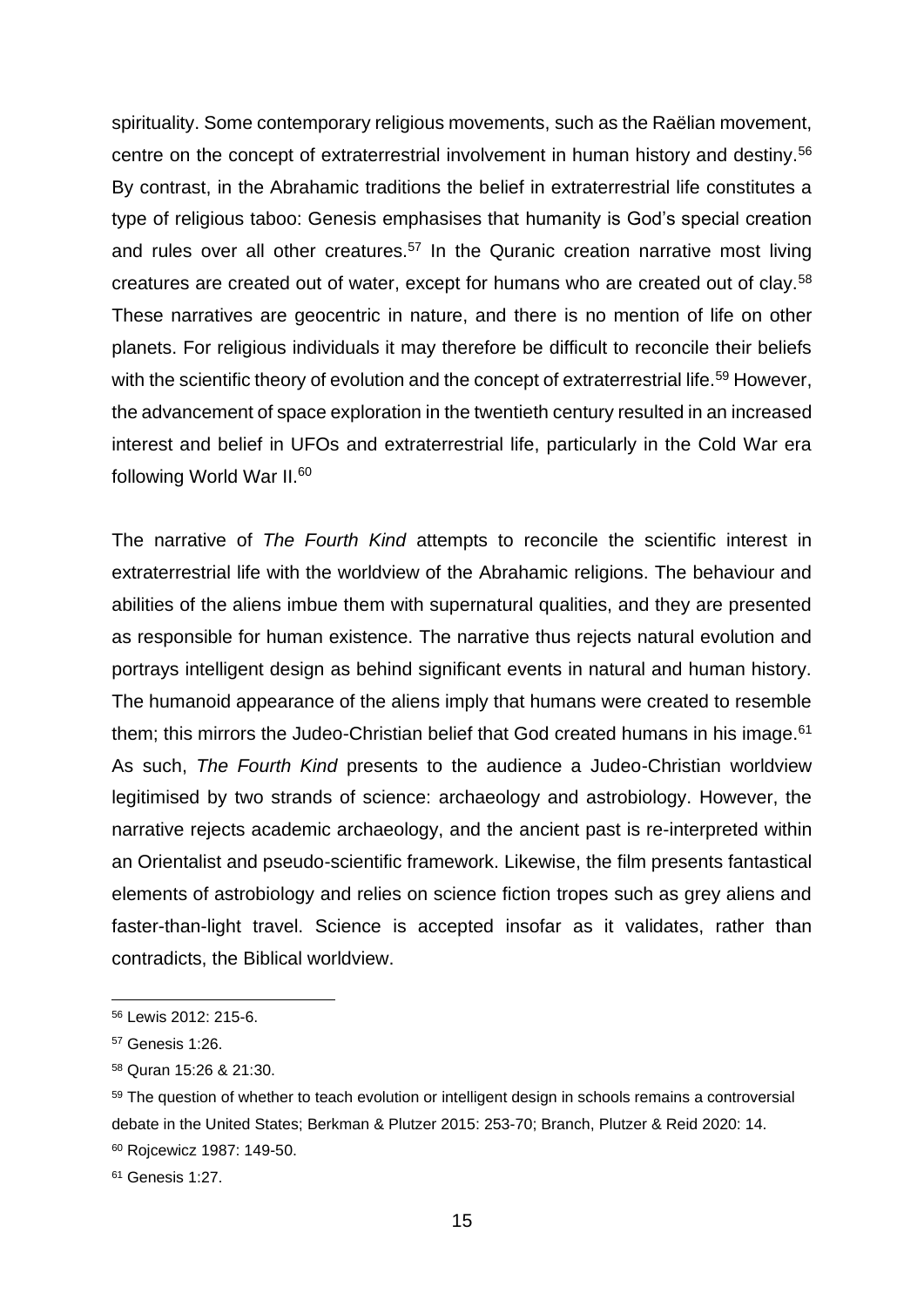# **Conclusion**

*The Fourth Kind* draws heavily on the ideas presented by Zecharia Sitchin and Erich von Däniken, perpetuating their pseudo-scientific and racist claims that human civilisation was brought by extraterrestrials. The character of Dr Odusami functions as a mouthpiece for Sitchin's and von Däniken's theories, whilst at the same time fulfilling racist cinematic tropes.

The extraterrestrials are never shown on screen, but their physical appearance is described through dialogue. They are implied to be grey aliens, a staple in science fiction films. Their behaviour evokes Judeo-Christian demons, and they are shown to be able to possess their victims, manipulate their bodies, practice mind control and track their victims telepathically. Their activities are particularly prevalent at 3.33AM, which is associated with demonic activity in Western popular culture and occult movements. The narrative presents the extraterrestrials as both deceitful and malevolent, and they are implicitly aligned with the Devil of Christian tradition. The Bible is treated as an authoritative text containing true accounts of real historical events. The manner in which the victims are abducted also draws on Biblical imagery and evokes the ascensions of Ezekiel, Jesus and the Virgin Mary.

The film portrays the Sumerian culture as emblematic of the ancient Near East, which is treated as a monolithic entity. This monolith is presented as a mysterious and exotic 'other', whereas the Greek and Roman cultures are presented as normative and familiar aspects of 'the West'. Near Eastern texts and de-contextualised objects are assembled and interpreted as a meaningful unity, following Orientalist conventions of representing the 'East'. Furthermore, the 'ancient Near East' is absorbed into a Biblical worldview, which in turn is imbued with authority through pseudo-science, in order to reduce some of its perceived otherness.

*The Fourth Kind* bears strong similarities to other abduction narratives, which display parallels with religious myths and folklore. A central theme is human vulnerability to higher powers. As the existence of extraterrestrial life has not been proven scientifically, the entire premise of alien visitation is a matter of faith and constitutes a type of modern mythology and spirituality. The narrative attempts to reconcile this faith

16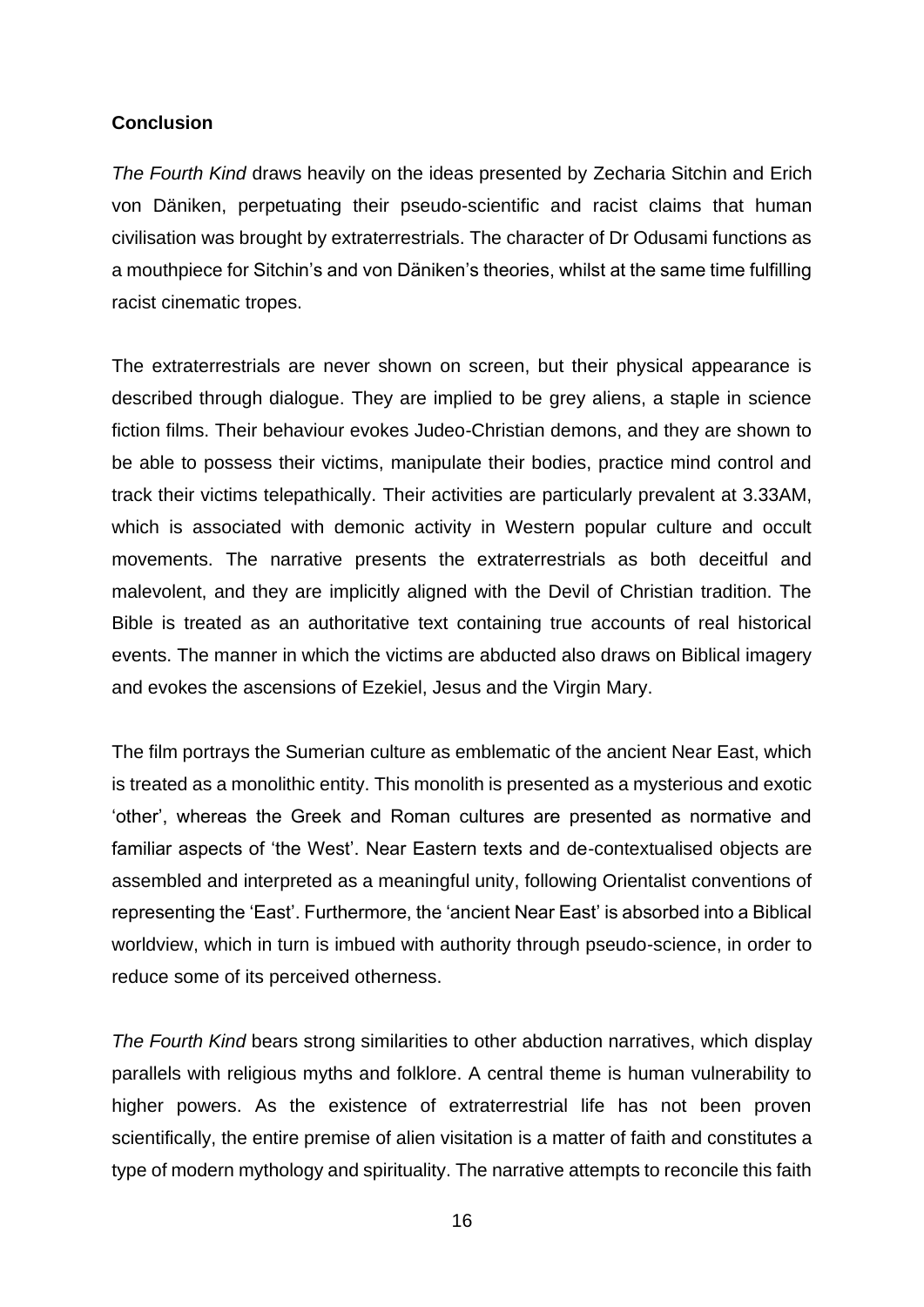with the worldview of the Abrahamic traditions. As such, the film accepts the scientific merits of space exploration whilst rejecting the scientific theory of evolution. Humans are presented as deliberately created or modified through extraterrestrial intervention. The extraterrestrials take the place of deities in creation myths, which shows that the narrative is essentially a religious one. The narrative raises the question of whether the Judeo-Christian god actually exists, but ultimately leaves the question unanswered. At the end of the film, the audience is left to ponder the nature of the universe, the mystery of creation and the meaning of life.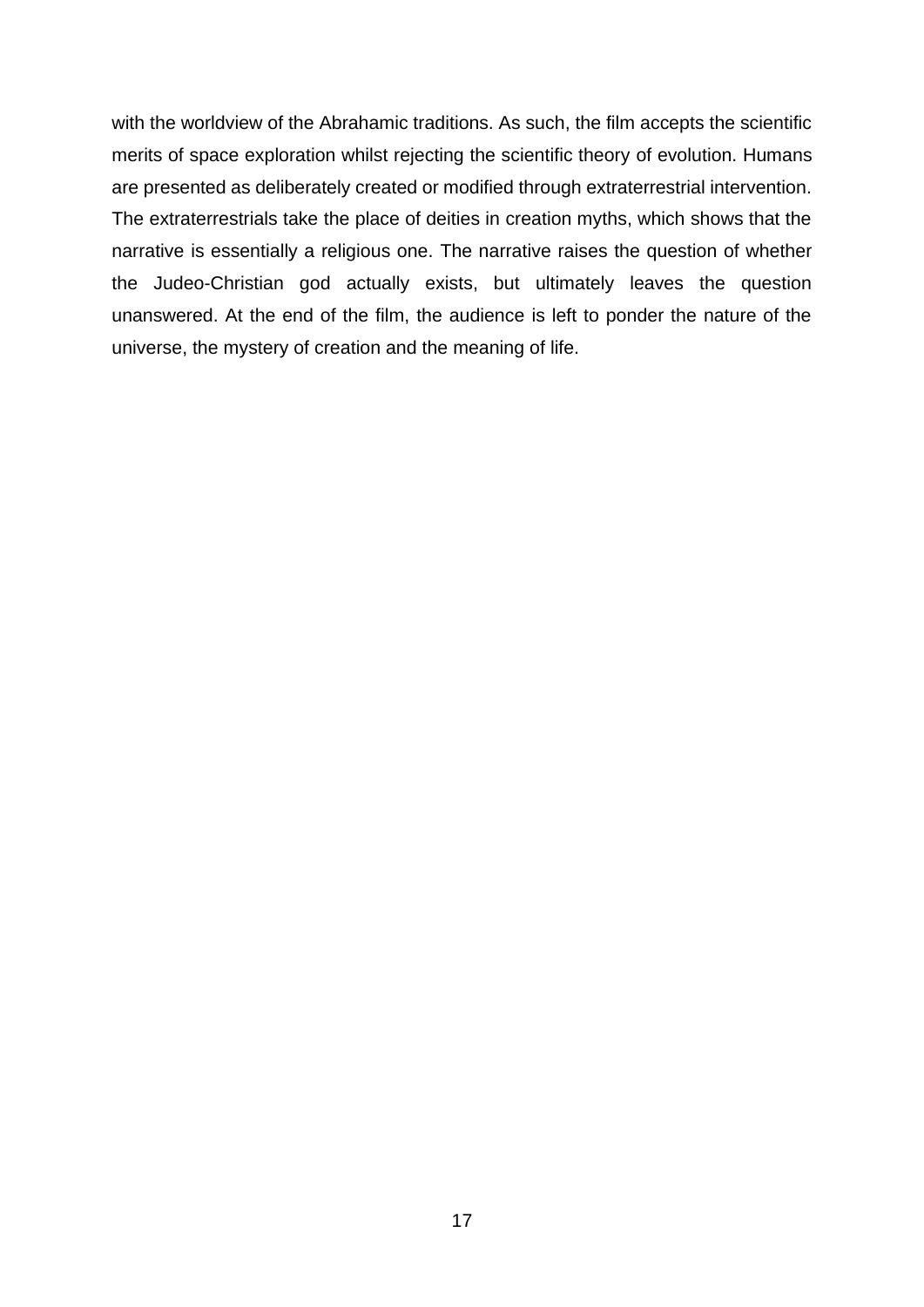#### **Bibliography**

2001: A Space Odyssey. Film. 1968. Stanley Kubrick, dir.: Metro-Goldwyn-Meyer.

Abusch, T. 2001. 'The Development and Meaning of the Epic of Gilgamesh: An Interpretive Essay', Journal of the American Oriental Society 121/4, 614-22.

Andersson, P. 2012. 'Alternative Archaeology: Many Pasts in Our Present', Numen 59/2-3, 125-37.

Andrae, W. 1922. Die Archaischen Ischtar-Tempel in Assur. Leipzig: J.C. Hinrich.

Bader, C. D. 2003. 'Supernatural Support Groups: Who Are the UFO Abductees and Ritual-Abuse Survivors?', Journal for the Scientific Study of Religion 42/4, 669-78.

Bär, J. 2003. 'Sumerians, Gutians and Hurrians at Ashur? A Re-Examination of Ishtar Temples G and F', Iraq 65, 143-60.

Barton, G. A. 1918. Miscellaneous Babylonian Inscriptions Part 1: Sumerian Religious Texts. New Haven: Yale University Press.

Berkman, M. B. & Plutzer, E. 2015. 'Enablers of Doubt: How Future Teachers Learn to Negotiate the Evolution Wars in Their Classrooms', The Annals of the American Academy of Political and Social Science 658, 253-70.

Bloom, H. 1973. The Anxiety of Influence: a Theory of Poetry. New York: Oxford University Press.

Branch, G., Plutzer, E. & Reid, A. 2020. 'Teaching evolution in U.S. public schools: a continuing challenge', Evolution: Education and Outreach 13, 14.

Budge, E. A. W. & King, L. W. 1922. Guide to the Babylonian and Assyrian Antiquities in the British Museum. London: The British Museum.

Bullard, T. E. 1989. 'UFO Abduction Reports: The Supernatural Kidnap Narrative Returns in Technological Guise', The Journal of American Folklore 102/404, 147-70.

Blatty, W. P. 1971. The Exorcist. New York: Harper & Row.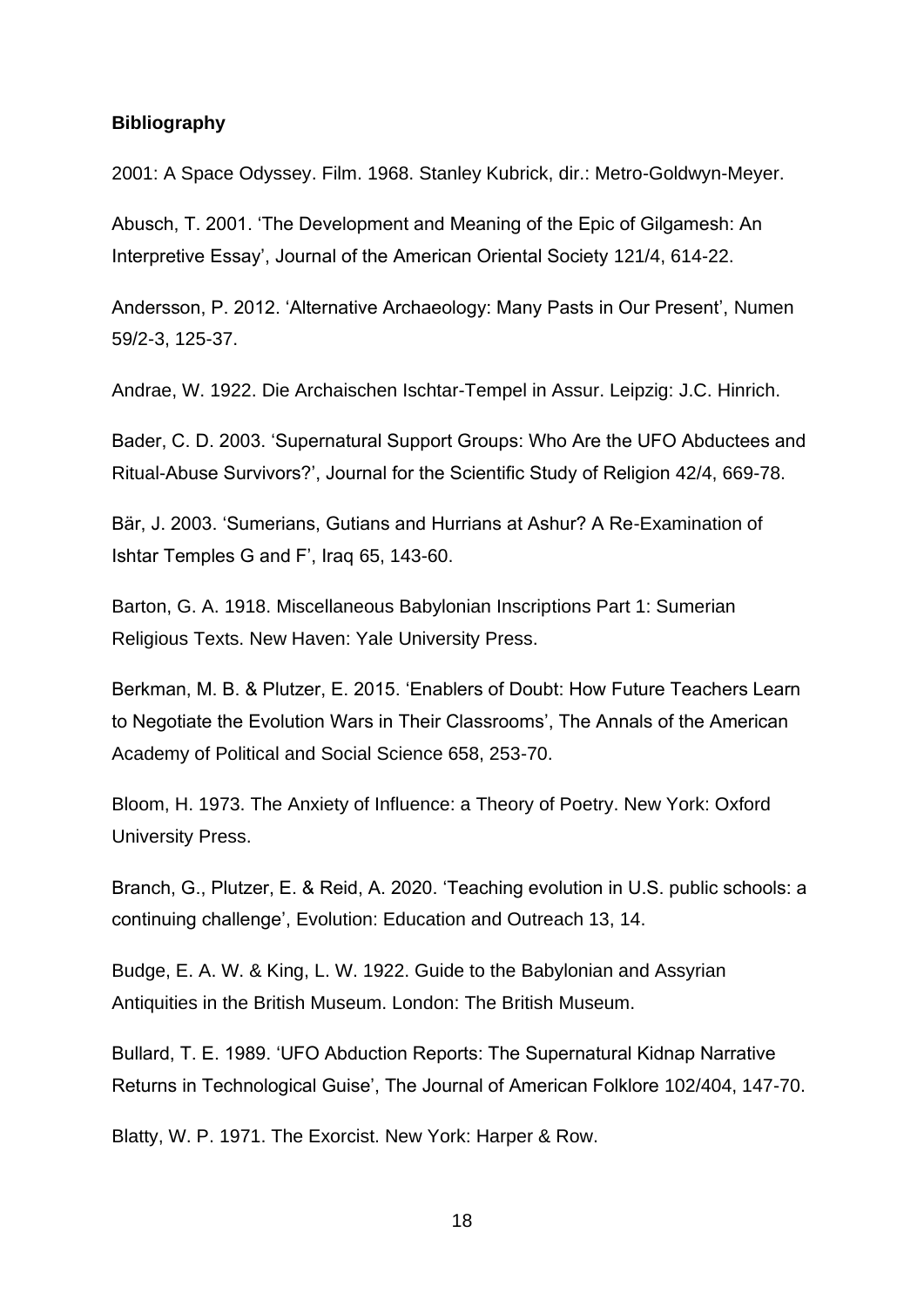Blumrich, J. F. 1974. The Spaceships of Ezekiel. New York: Bantam Books.

Crowley, A. 1911. The Vision and the Voice: Liber 418. London: privately published.

Cunningham, L. J. & Glenn, C. L. 2009. 'The Power of Black Magic: The Magical Negro and White Salvation in Film', Journal of Black Studies 40/2, 135-52.

Dalley, S. 2000. Myths from Mesopotamia: Creation, the Flood, Gilgamesh, and Others – Revised Edition. Oxford: Oxford University Press.

David, J. 1967. The Flying Saucer Reader. New York: New American Library Inc.

De Voogt, A. & Quack, J. F. (eds.) 2012. The Idea of Writing: Writing Across Borders. Leiden: Brill.

Dick, S. J. 1996. 'Other Worlds: The Cultural Significance of the Extraterrestrial Life Debate', Leonardo 29/2, 133-7.

Duistermaat, K. & Regulski, I. (eds.) 2008. Intercultural Contacts in the Ancient Mediterranean: Proceedings of the International Conference at the Netherlands-Flemish Institute in Cairo, 25th to 29th October 2008. Leuven**:** Orientalia Lovaniensia Analecta.

Ebert, R. November 4, 2009. 'The Nome Chamber of Commerce is really gonna be pissed off', *RogerEbert.*com. [https://www.rogerebert.com/reviews/the-fourth-kind-](about:blank)[2009](about:blank) (accessed October 2021).

Fire in the Sky. Film. 1993. Robert Lieberman, dir.: Paramount Pictures.

French, C. November 10, 2009. 'Close Encounters of the Faked Kind', The Guardian. [https://www.theguardian.com/science/2009/nov/09/the-fourth-kind-sleep](about:blank)[paralysis](about:blank) (accessed October 2021).

Fuller, J. G. 1966. The Interrupted Journey: Two Lost Hours Aboard a Flying Saucer. New York: Dial Press.

Grant, B. K. 2007. Film Genre: From Iconography to Ideology. London: Wallflower.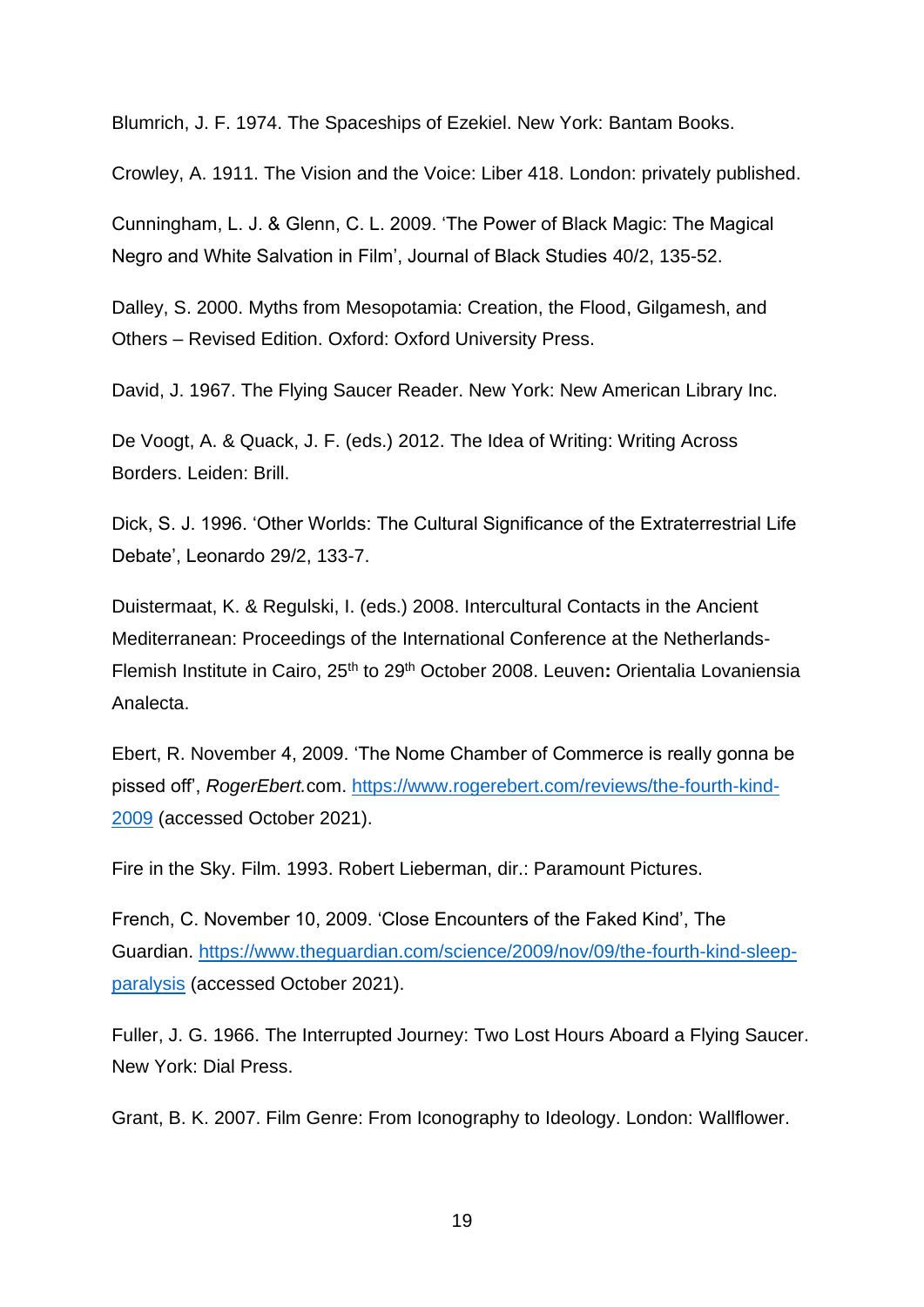Hare, B. November 6, 2009. 'The Fourth Kind' of Fake?', CNN Entertainment. [http://edition.cnn.com/2009/SHOWBIZ/Movies/11/06/fourth.kind.real/](about:blank) (accessed October 2021).

Heidel, A. 1942. The Babylonian Genesis: The Story of Creation. Chicago: University of Chicago Press.

Hiscock, P. 2012. 'Cinema, Supernatural Archaeology, and the Hidden Human Past', Numen 59/2-3, 156-77.

Hynek, J. A. 1972. The UFO Experience: A Scientific Inquiry. Chicago: Henry Regnery Co.

Jacobsen, T. 1939. The Sumerian King List*.* Chicago: University of Chicago Press.

Jacobsen, T. 1981. 'The Eridu Genesis', Journal of Biblical Literature 100/4, 513-29.

Karsgaard, P., Oates, J. & Ur, J. 2011. 'The Spatial Dimensions of Early Mesopotamian Urbanism: The Tell Brak Suburban Survey, 2003-2006', Iraq 73, 1- 19.

Kramer, S. N. 1963. The Sumerians: Their History, Culture, and Character. Chicago: University of Chicago Press.

Krispijn, T. J. H. 2012. 'Writing Semitic with Cuneiform Script: the Interaction of Sumerian and Akkadian Orthography in the Second Half of the Third Millennium BC', in de Voogt & Quack (eds.), 181-218.

Kristeva, J. 1980. Desire in Language: A Semiotic Approach to Literature and Art. New York: Columbia University Press.

Lenzi, A. 2008. 'The Uruk List of Kings and Sages and Late Mesopotamian Scholarship', Journal of Ancient Near Eastern Religions 8/2, 137-69.

Lewis, J. R. 2012. 'Excavating Tradition: Alternative Archaeologies as Legitimation Strategies', Numen 59/2-3, 202-21.

Lowenthal, D. 2015. The Past is a Foreign Country – revisited. Cambridge: Cambridge University Press.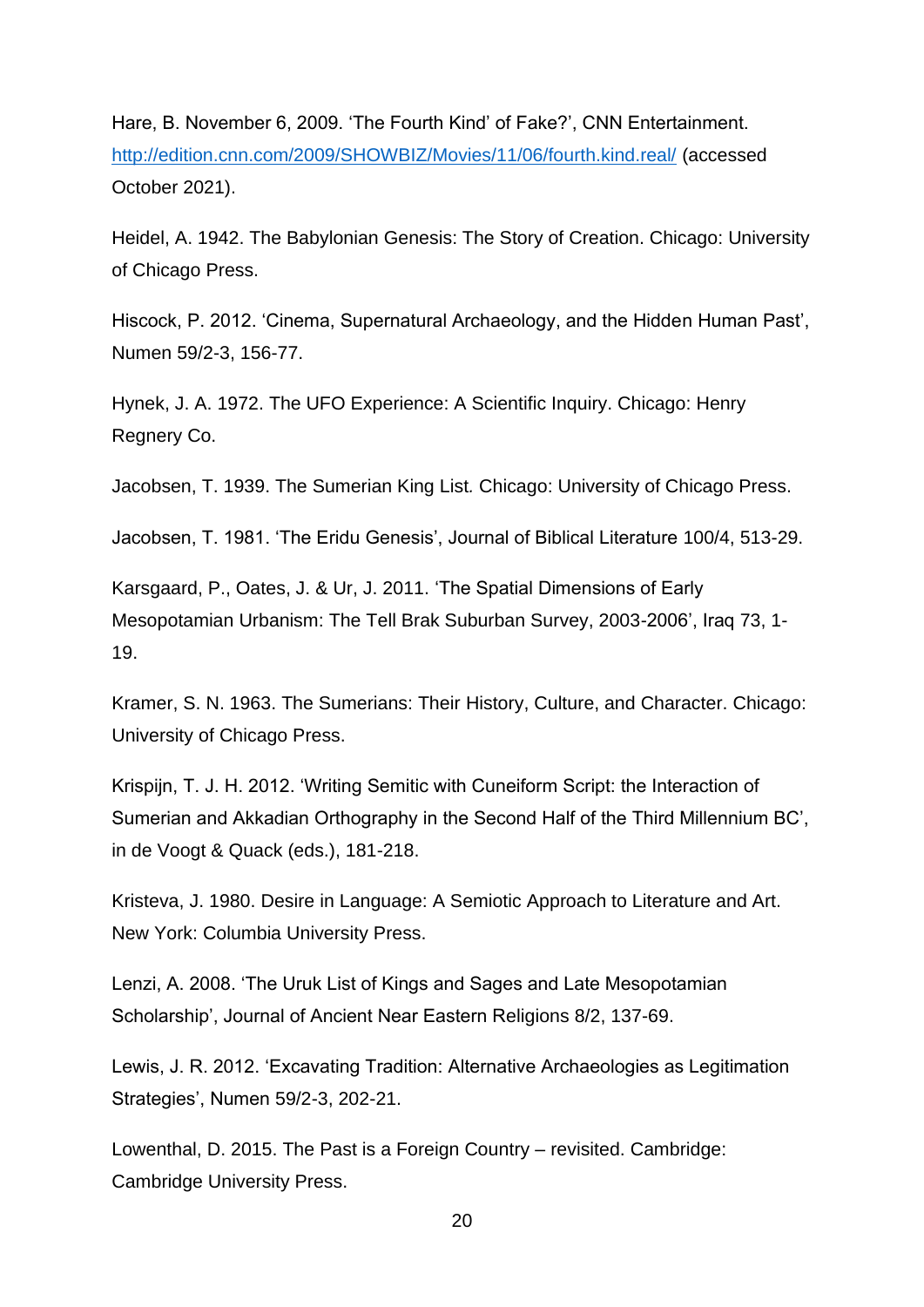Marsh, E. J. 2012. 'A Bayesian Re-Assessment of the Earliest Radiocarbon Dates from Tiwnaku, Bolivia', Radiocarbon 52/2, 203-18.

Medred, C. November 11, 2009. '"The Fourth Kind"' pays for telling a big fib', Anchorage Daily News. [https://www.adn.com/features/article/fourth-kind-pays-telling](about:blank)[big-fib/2009/11/12/](about:blank) (accessed October 2021).

Moshenka, G. (ed.) 2017. Key Concepts in Public Archaeology. London: UCL Press.

Moshenka, G. 2017. 'Alternative archaeologies', in Moshenka (ed.), 122-37.

Mosleth King, M. 2019. 'A Biblical Prophecy and the Armour of Horus: The Myth of Horus and Seth in Tomb Raider The Last Revelation', Journal of History and Cultures 10, 143-64.

Oates, J. 2005. 'Archaeology in Mesopotamia: Digging Deeper at Tell Brak', Proceedings of the British Academy 131, 1-39.

Poebel, A. 1913. 'The Babylonian Story of the Creation and the Earliest History of the World', The Museum Journal 4/2, 41-50.

Rajewsky, I. O. 2005. 'Intermediality, Intertextuality, and Remediation: A Literary Perspective on Intermediality', Intermédialités Histoire et théorie des arts des lettres et des techniques 6/6, 43-64.

Rojcewicz, P. M. 1987. 'The "Men in Black" Experience and Tradition: Analogues with the Traditional Devil Hypothesis', The Journal of American Folklore 100/396, 148-60.

Rowton, M. B. 1960. 'The Date of the Sumerian King List', Journal of Near Eastern Studies 19/2, 156-62.

Said, E. W. 1978. Orientalism: Western Conceptions of the Orient. New York: Pantheon Books.

Shonkwiler, R. L. 2014. The Behdetite: A Study of Horus the Behdetite from the Old Kingdom to the Conquest of Alexander. PhD thesis: University of Chicago.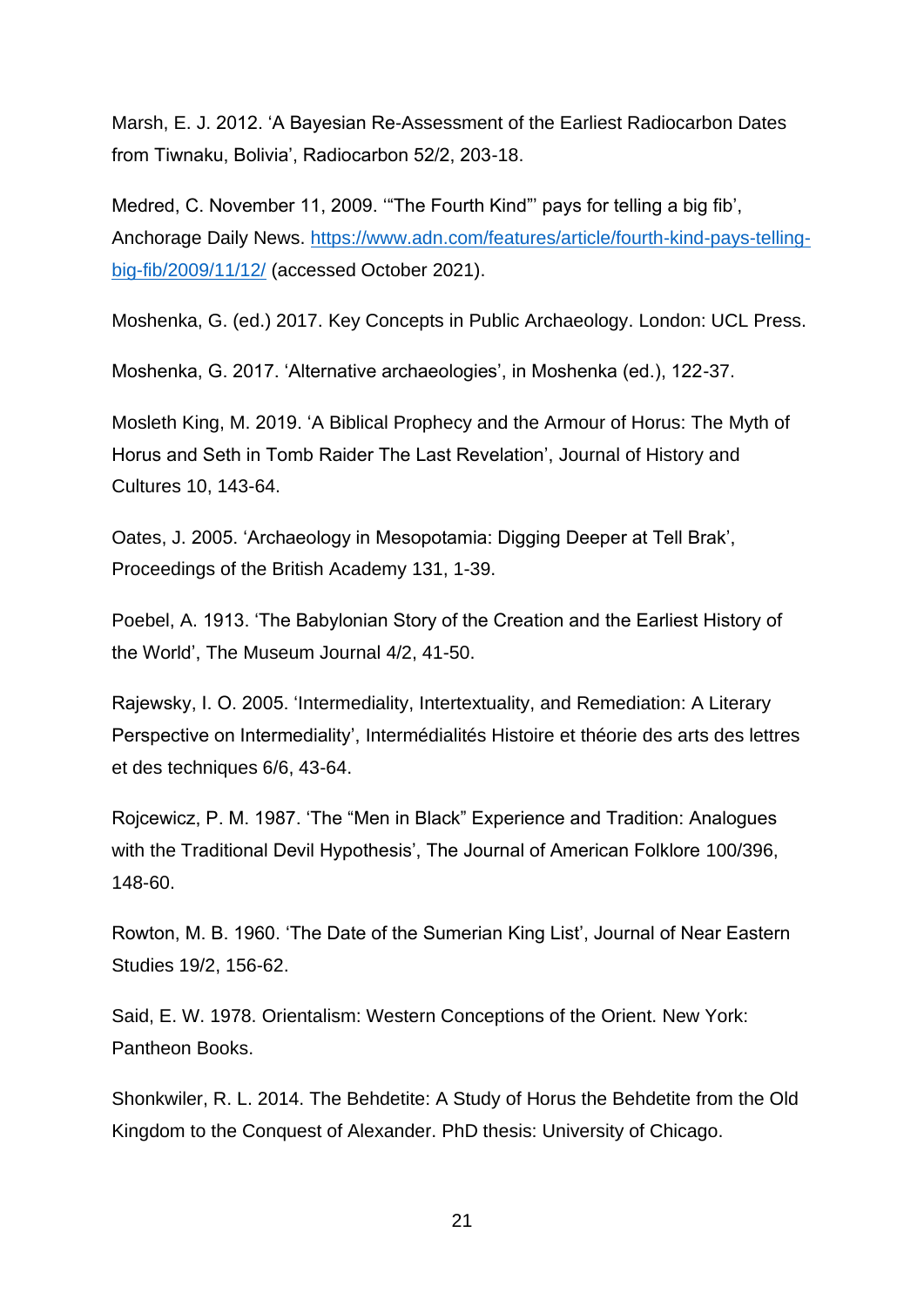Simoons-Vermeer, R. E. 1974. 'The Mesopotamian Floodstories: A Comparison and Interpretation', Numen 21/1, 17-34.

Sitchin, Z. 2002. Lost Book of Enki: Memoirs and Prophecies of an Extraterrestrial God. Rochester: Bear & Company.

Smith, G. 1876. The Chaldean Account of Genesis*.* London: Williams and Norgate.

Story, R. 1976. The Space-Gods Revealed: A Close Look at the Theories of Erich Von Däniken. New York: Harper & Row.

The Amityville Horror. Film. 1979. Stuart Rosenberg, dir.: American International Pictures.

The Conjuring. Film. 2013. James Wan, dir.: Warner Bros. Pictures.

The Exorcist. Film. 1973. William Friedkin, dir.: Warner Bros.

The Exorcism of Emily Rose. Film. 2005. Scott Derrickson, dir.: Screen Gems.

The Fourth Kind*.* Film. 2009. Olatunde Osunsanmi, dir.: Universal Pictures.

The Omen. Film. 1976. Richard Donner, dir.: 20<sup>th</sup> Century Fox.

Vallee, J. 1998. 'Physical Analyses in Ten Cases of Unexplained Aerial Objects with Material Samples', Journal of Scientific Exploration 12/3, 359-75.

von Däniken, E. 1969. Chariots of the Gods? Unsolved Mysteries of the Past*.*  Translated by Michael Heron. London: Souvenir Press.

Walton, T. 1978. The Walton Experience. New York: Berkley Medallion Books.

Wells, H. G. 1901. The First Men in the Moon. London: George Newnes Ltd.

Wiggins, S. A. 2018. Holy Horror: The Bible and Fear in Movies. Jefferson: McFarland Books.

Woolley, L. 1953. 'The Flood'. The South African Archaeological Bulletin 8/30, 52-4.